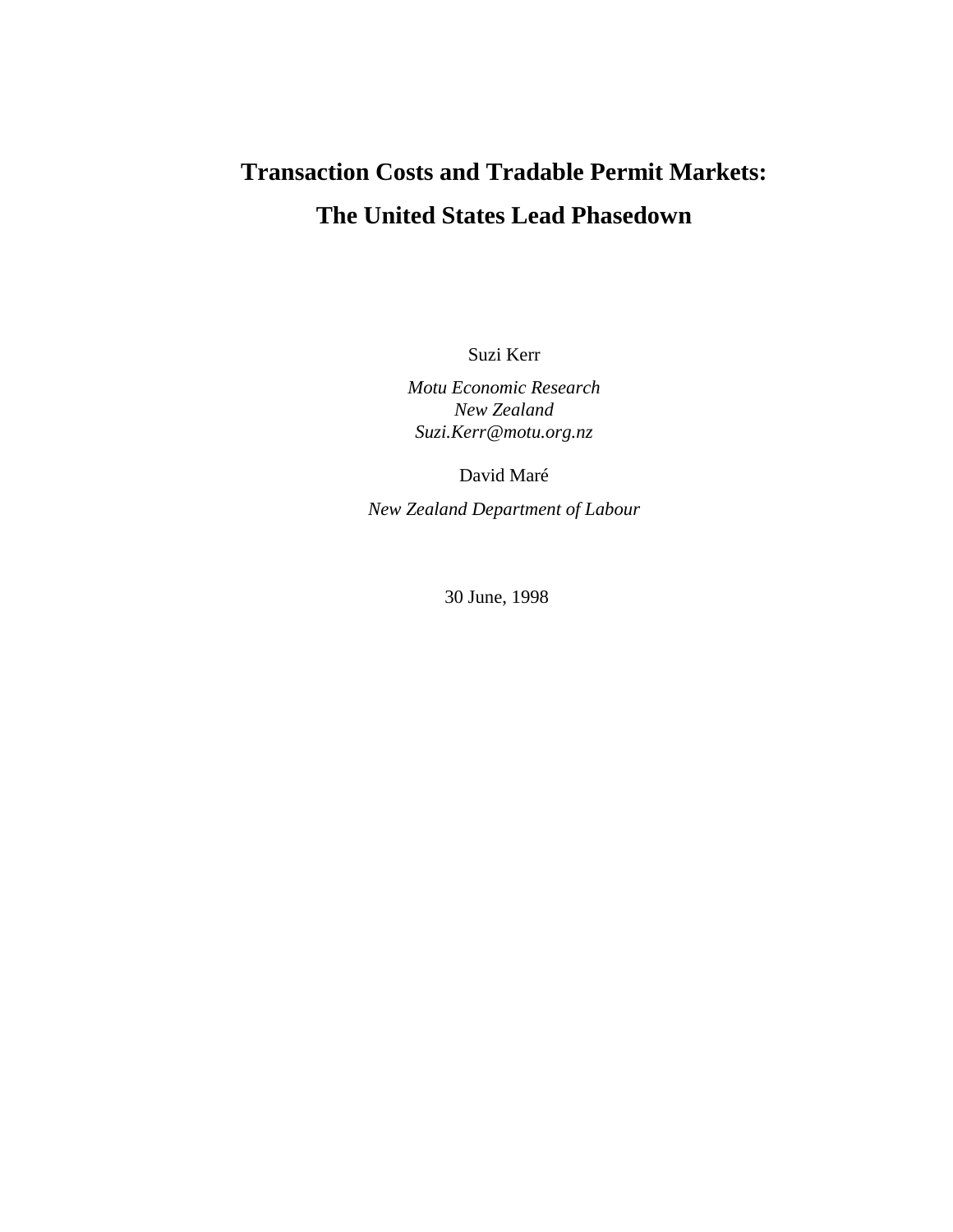## **Abstract**

We econometrically estimate the effect of transaction costs on the cost-effectiveness of the tradable permit market created during the US lead phasedown. We develop a methodology to identify transaction costs in the absence of price data. We find that refineries generally trade efficiently. We also, however, find evidence that transaction costs affect trading. We find evidence that refineries are less likely to trade in cases where theory suggests they will face high transaction costs. The data were collected from 30 major oil companies and include the trading partners and quantities traded for all permit trades carried out by each of 87 refineries over 8 quarters.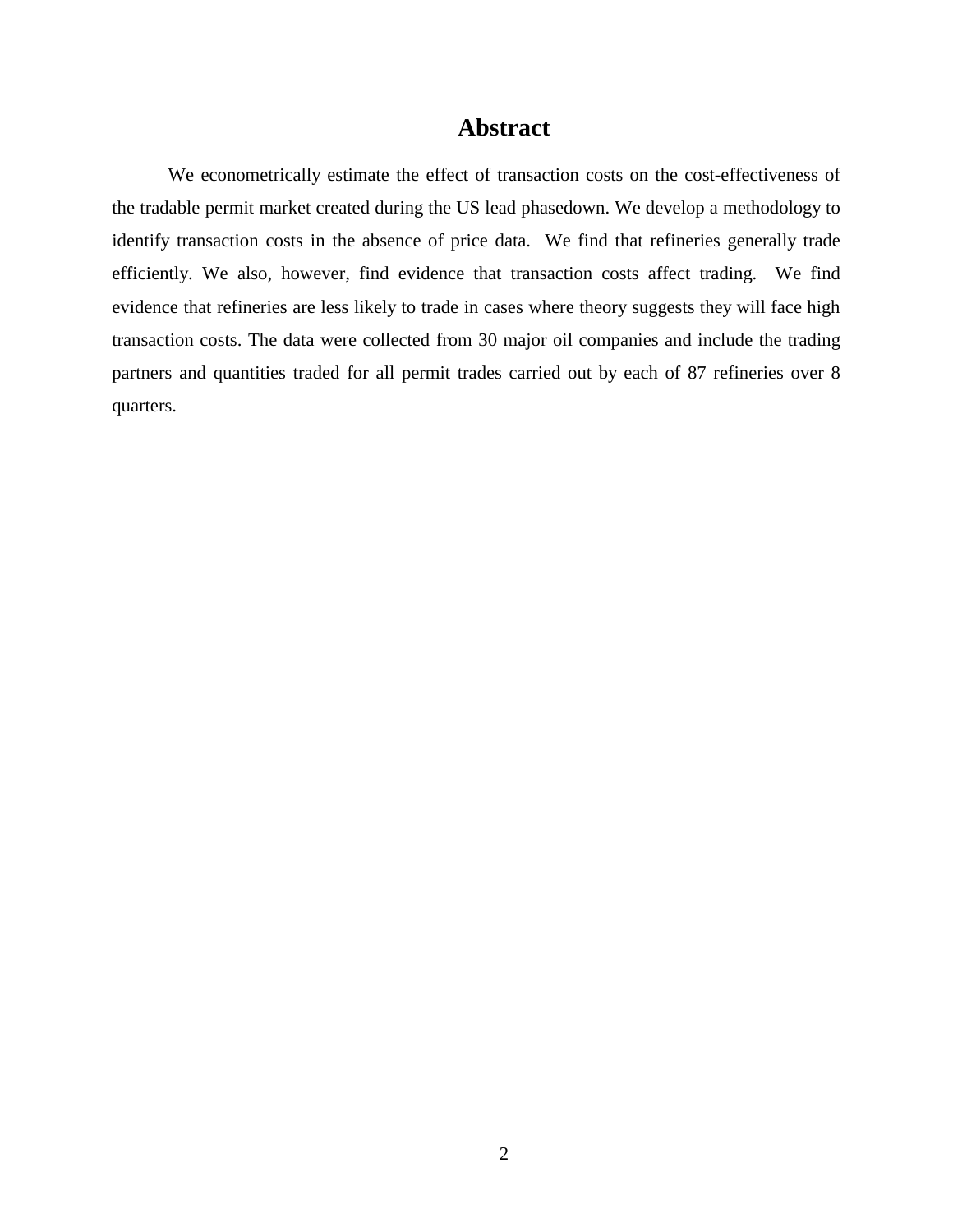#### **1 Introduction**

The allocative efficiency of markets is of interest in most applied fields of economics, including labor, health, and finance. In the regulation of environmental externalities, allocative efficiency is a major factor in instrument choice. Tradable permits can achieve the same level of cost-effectiveness as taxes if the permit market allocates permits perfectly. If the permit market operates poorly, the cost-effectiveness is closer to that of command and control.

In a permit market, firms theoretically trade until their marginal costs are equal, in order to achieve cost effectiveness. In reality, however, trading may be costly, so firms may choose to forgo some gains from trade to reduce their trading costs. This paper shows that real tradable permit markets can achieve high levels of cost-effectiveness. We offer the first econometric analysis of a tradable permit market using an original data set from the market created by the US Environmental Protection Agency (EPA) during the US lead phasedown. We look at why some refineries traded consistently while others did not. We investigate whether these patterns are explained primarily by differences in the potential gains from trading, or by differences in the transaction costs faced by refineries.

We use data for 87 refineries, from 30 different companies, over 8 quarters. Using an original methodology, we estimate the loss of cost effectiveness resulting from 'first-trade' transaction costs. 'First-trade' transaction costs are defined as the cost of making one trade rather than not trading. We find a loss on the order of 10 - 20 percent of potential gains from trade. This loss of cost-effectiveness comes from failure to trade, and from the direct cost of transactions. We also find consistent patterns of failure to trade. Refineries that are part of small companies, smaller refineries, and refineries that do not have other refineries to trade with within their company, more frequently choose not to trade.

The results have important implications for the design of regulations dealing with domestic environmental concerns, and with international problems such as global climate change. First, a permit market can be a cost-effective instrument. Thus it should be seriously considered as an alternative to taxes. Second, when most potential traders in a planned market are small, non-integrated, and unsophisticated, the market is less likely to be efficient. In these situations, an alternative instrument, such as a tax, could be more cost effective.

3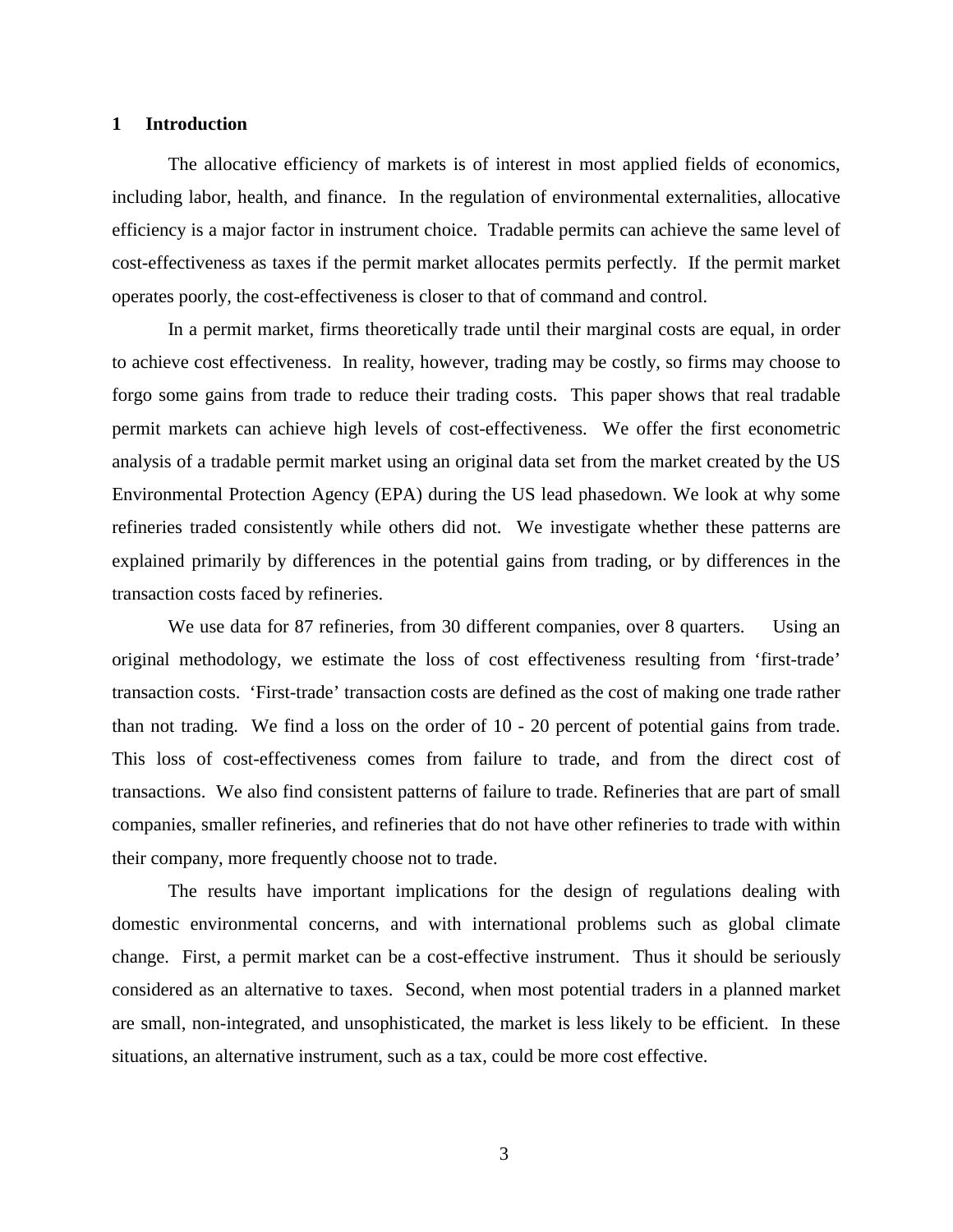Since Coase's 1960 observation that individuals will deal efficiently with externalities, if property rights are fully allocated and there are no transaction costs, economists have been developing the idea of using tradable permit markets as a cost-effective solution to the problem of externalities. The theoretical literature on these markets has developed over the last 30 years and several markets have been created, including the US Lead Phasedown Permit Market and the US Acid Rain Program.<sup>1</sup> Simulations suggest that tradable permit markets can achieve significant efficiency gains relative to command and control.2 These simulations, however, ignore the possible effect of transaction costs. Hahn and Hester (1989) identified some of the sources of transaction costs in three US environmental programs. They emphasized the importance of administrative requirements in both reducing the potential for trading, and raising the costs of trading. They show a relationship between the simplicity of the property rights and trading requirements, and the economic success of the program, by considering three case studies. Stavins (1995) shows the theoretical effect of transaction costs on cost-effectiveness in a simple model.

Our results are consistent with hypotheses proposed in earlier work on tradable permit markets. In particular, they provide empirical evidence to support Hahn and Hester's contention that the existence of well-established intermediate product markets in the refinery industry facilitated trading. Our results also provide a deeper understanding of their observations from aggregate data on the vitality of the market, and the difference in behavior between large and small refineries.

In the other major current contribution to the empirical analysis of transaction costs in permit markets, Foster and Hahn (1995) use transaction specific data to look at the effect of transaction costs on prices in the Los Angeles Emissions Trading market. They suggest that the administrative rules used by EPA have large effects on transaction costs. They provide evidence of the direct financial costs incurred by firms when they trade. They cannot provide strong evidence on the more indirect effects of regulations on transaction costs. The complexity of the

<sup>1</sup> See Dales (1968), and Kneese and Schultze (1975) for the first discussions of tradeable permit markets. Montgomery (1972) showed conditions under which ambient permit systems are efficient. Tietenberg (1985) discusses a wide range of theoretical issues relating to the design of tradeable rights markets under different conditions. A recent branch of literature has used simulations to study the effects of sequential and bilateral trading on the efficiency of markets. For example see [Atkinson and Tietenberg \(1991\).](https://www.researchgate.net/publication/223818166_Market_Failure_in_Incentive-Base_Regulation_The_Case_of_Emissions_Trading?el=1_x_8&enrichId=rgreq-df5fcff1-b2b3-4d13-ba23-d09babaade80&enrichSource=Y292ZXJQYWdlOzIyODM5MDk1OTtBUzo5NzY1ODE2OTQ2Mjc4NkAxNDAwMjk0OTMwMTc1) For discussion of the US Acid Rain program see Stavins (1998), Joskow and Schmalensee (1997) and Joskow et al (1996).

<sup>2</sup> For a summary of some of the important simulation results see Tietenberg(1985). Predicted gains vary between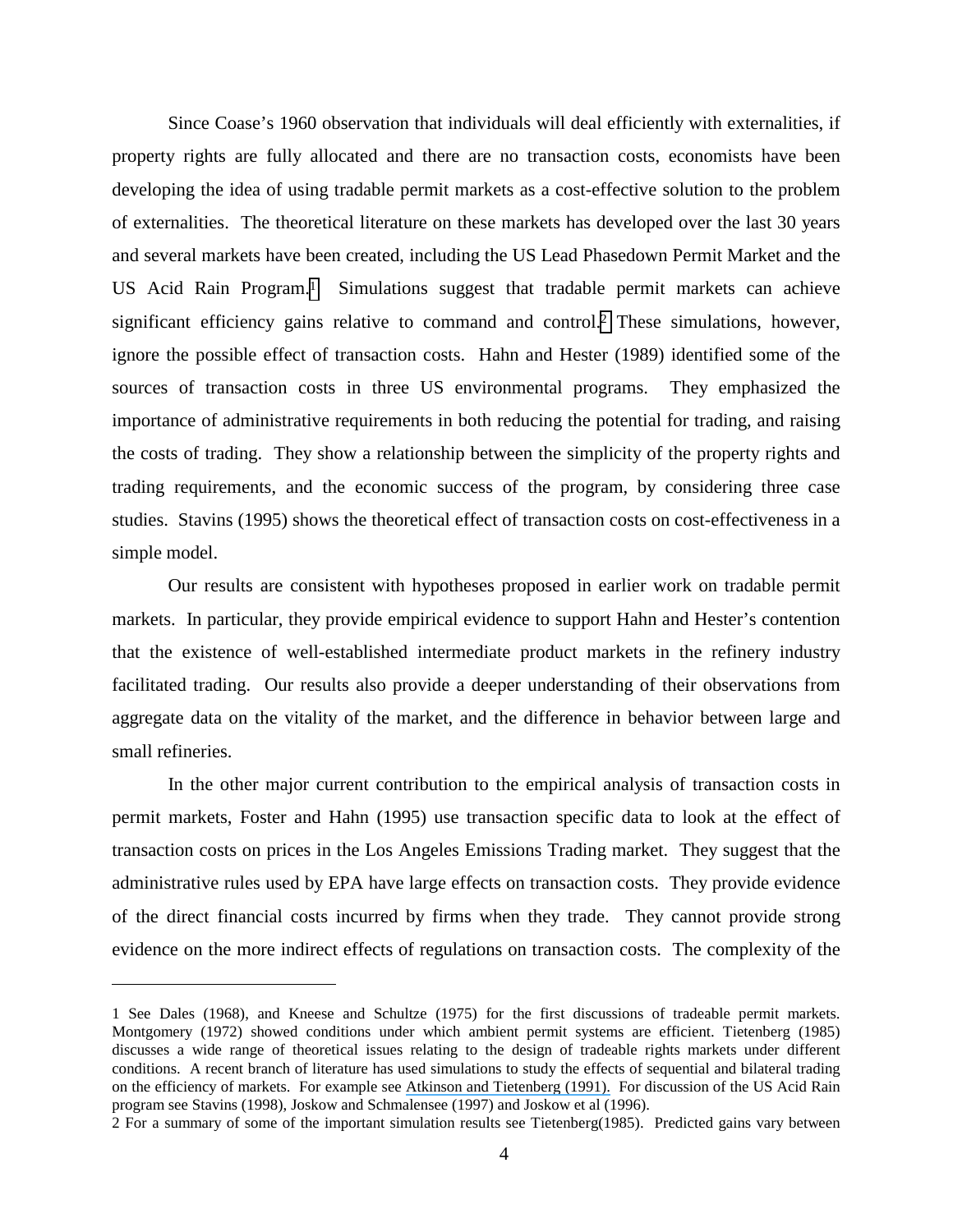program and the illiquid market make rigorous modeling of trading decisions difficult. In addition, the permits are heterogeneous, and the data set used by Foster and Hahn is limited (154 trades over 8 years).3 In contrast, our paper deals with an extremely simple and relatively liquid market enabling us to create a reasonably complete model of trading decisions. We have a large data set (659 observations over 2 years) on trades of a homogeneous good. The transaction specific data is linked to data on firm characteristics.<sup>4</sup> We can empirically isolate the effects of transaction costs.

The basic characteristics of the permit market are described in Section 2. Section 3 develops an optimization model for the refineries involved in the market. The model shows how the potential gains from trade are derived, and how the decision whether to trade is made in the face of transaction costs. We discuss the possible sources of these transaction costs, drawing on the theoretical literature and interviews with players involved in the market. We derive the econometric models from this optimization model. The econometric models represent a new approach to the study of market efficiency. The estimation procedure is based on observations of quantity traded rather than price, because price information is absent in our data set. Selection models are used to identify the parameters of the net supply of permits and the transaction cost function.

Section 4 describes the data set and variables used, and presents the two different methods of estimation. The data set is unique because it identifies the buyer, the seller, and the quantity traded in every trade, and matches this to the characteristics of each refinery. Section 5 presents the results. We conclude in Section 6 with some simulations of different measures of market efficiency based on the empirical estimates. We discuss some interpretations of the results and implications for future regulatory design.

#### **2 The United States Lead Phasedown Tradable Permit Market**

The lead phasedown tradable permit market was one part of an ongoing phasedown of lead in gasoline. The phasedown was a response to concerns about the effects of lead on

-

<sup>7%</sup> and 95% depending on the pollutant and the region.

<sup>3</sup> They are also forced to deal with the problem that the regulatory changes affect the value of the permits as well as the transaction costs involved in trading them.

<sup>4</sup> A promising new data set is being generated out of the SO2 Allowance market. Some preliminary work has been done by Bailey (1996).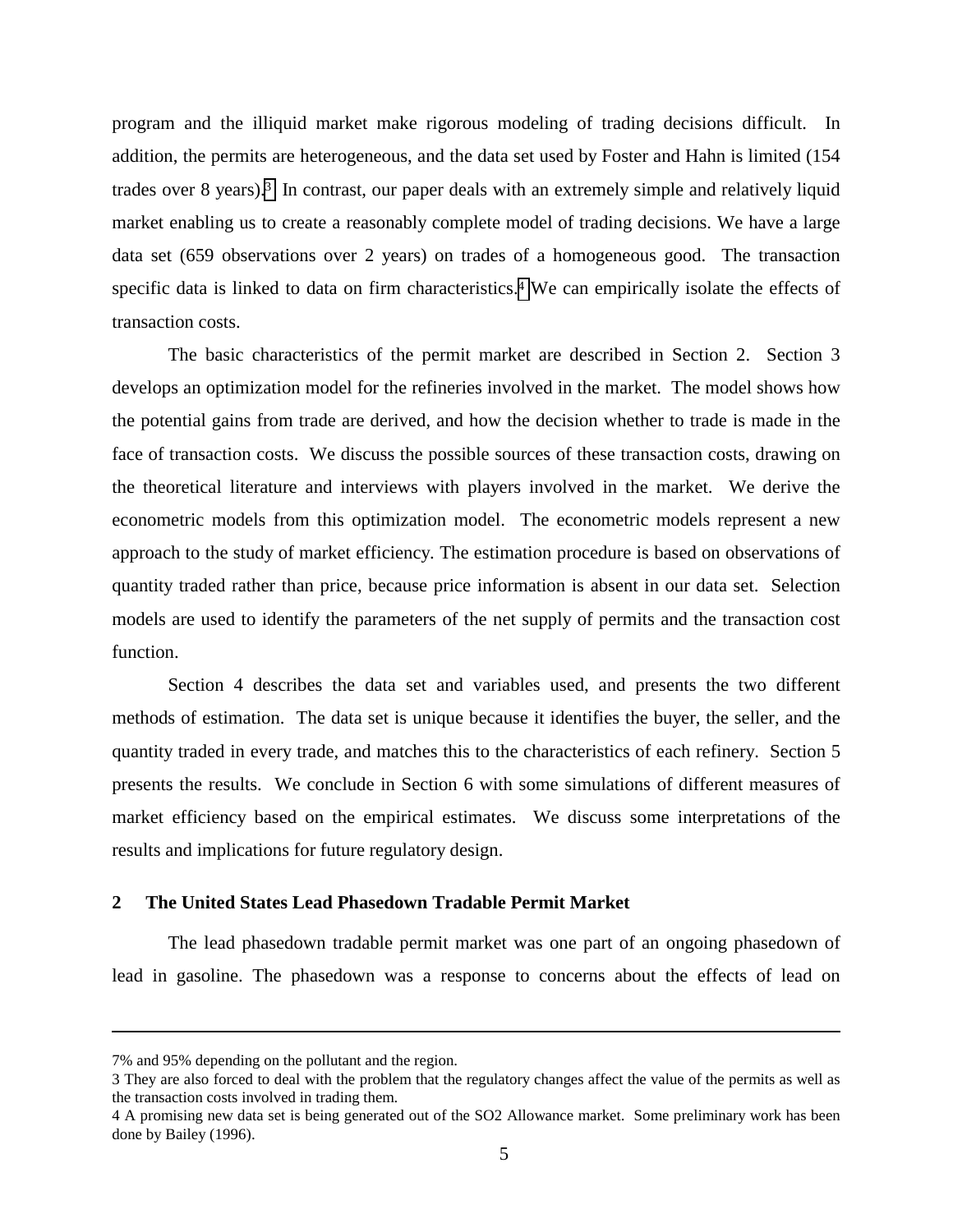children's IQ and adult hypertension, and to the need to stimulate the provision of unleaded gasoline for use in cars with catalytic converters.5 The phasedown began in 1974 with a requirement for unleaded gasoline use in new cars. Regulations were introduced in 1980 that limited lead in gasoline to 4 grams per gallon on average over a refinery's production during one quarter. This standard was non-binding for most refineries. The rapid phasedown of lead per gallon of leaded gasoline, and the tradable permit market, began in November 1982.

Refineries use lead to raise the octane value of the gasoline they produce. Lead is a useful input, but is not essential; substitutes exist at a higher price. The costs of the substitutes depend on the characteristics of the refinery, and the outputs they produce. They vary among refineries and across quarters. These costs determine whether the refinery is a buyer or a seller of lead permits at the market price for each quarter.

The EPA allocated the permits to use lead in gasoline in a particular quarter on the basis of the amount of leaded gasoline produced by the refinery during that quarter. A refinery that produced 100m gallons of leaded gasoline during any quarter of 1983 or 1984 received 1.1 grams of lead permits per gallon, or 110m grams of lead permits to use or sell during that quarter.6 Permits expired at the end of each quarter. The rights were allocated to each refinery and were fully tradable between refineries in the same or different companies. EPA required no pre-trade approval.

The allocation procedure led to an incentive to over-produce leaded gasoline. This poor permit design lowers the efficiency of the regulation; the same environmental outcome requires a stricter standard per unit of output. In the lead phasedown this problem was limited by the fact that unleaded gasoline was steadily taking over the gasoline market. There may have been some over- production relative to an ideal system, but it was not visible in aggregate; leaded gasoline production continued to fall. A similar idea, 'output-based' allocation has been proposed for carbon permit markets where the efficiency losses would be much greater.

<sup>5</sup> The ex ante cost-benefit analysis of this program is found in Schwartz et al (1985). Catalytic converters are used to reduce vehicle emissions. If leaded gasoline is used in a car with a catalytic converter it "poisons" the converter and makes it ineffective. Unleaded gasoline is considerably more expensive to produce than highly leaded gasoline and there are incentives to "misfuel" cars thus reducing the effect of air pollution control measures.

<sup>6</sup> After 1984, the standard became more stringent and rights were able to be "banked" for use in future quarters. "Banked" permits could be used until the end of 1987 when the phasedown ended. We do not use data from the banking period. Trades after 1984 cannot be interpreted solely as responses to differences in marginal values; they may also be driven by speculation.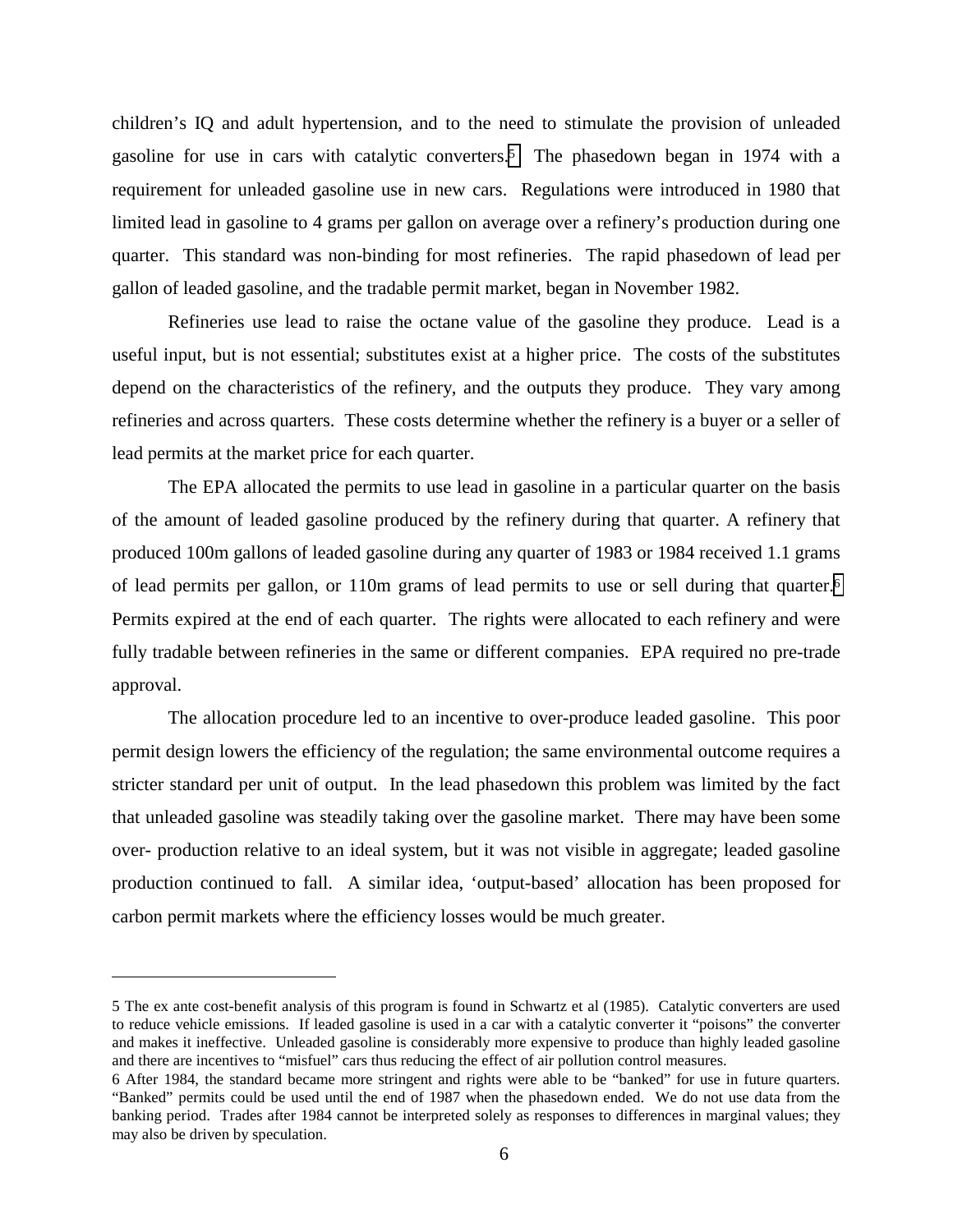During 1983 and 1984, the market for lead permits was active. Between 300 and 400 potential traders existed, and between 167 and 345 trades occurred each quarter. Refineries bought between 10 and 20 percent of all the lead permits they used from other refineries. The number of trades increased over time, as did the total percentage of previously-traded lead permits used by refineries.7

#### *2.1 Transaction Costs*

The focus of this paper is on the role that transaction costs played in the operation of the lead phasedown tradable permit market. Transaction costs can make otherwise profitable trades unattractive, and thus reduce the amount of trading, and the gains from trade. In our empirical work, we identify potential gains from trading for refineries, and explain the failure of some refineries to trade in terms of transaction costs.

We define transaction costs as the costs incurred in making a trade, which would not occur if the trade did not take place.8 Our reasons for believing that transaction costs may have been an important feature of the lead phasedown tradable permit market are grounded on a knowledge of the specific features of the market, as well as on insights from the literature about the costs of market exchange.9 In this section, we discuss briefly some of the descriptive and anecdotal evidence of transaction costs in the market.10

One form of transaction cost is the cost of optimizing. One indication of optimization difficulties is that of the trading reports that the General Accounting Office sampled in 1986 around 20% contained errors that did not lead to commercial advantage and thus were probably not deliberate.11

A second source of transaction costs is the cost of using the price mechanism, i.e. search costs (Coase 1937). The trader must find information about the distribution of market prices, then find a trading partner.12 The market for lead permits was a decentralized confidential

<sup>7</sup> These numbers come from aggregate statistics available from EPA from 1 July 1983 onward.

<sup>8</sup> We are not concerned with government's administrative costs, or other compliance costs that are independent of whether the refinery trades that quarter.

<sup>9</sup> This literature developed from Coase (1937). A summary of the major strands of the literature is found in Williamson and Winter (1993).

 $10$  A fuller discussion of types of transaction cost is contained in Kerr & Maré (1996).

<sup>11</sup> Government Accounting Office (1986).

<sup>12</sup> If transaction costs are high we might expect specialized brokers to emerge to reduce these costs. A few brokers did gradually emerge but they faced the same hindrances to trading as refineries themselves, (e.g.: confidentiality and credibility) so were able to play only a limited role in the market. To a large extent it appears that most brokerage among refineries was done by the trading departments of large companies rather than by separate entities. One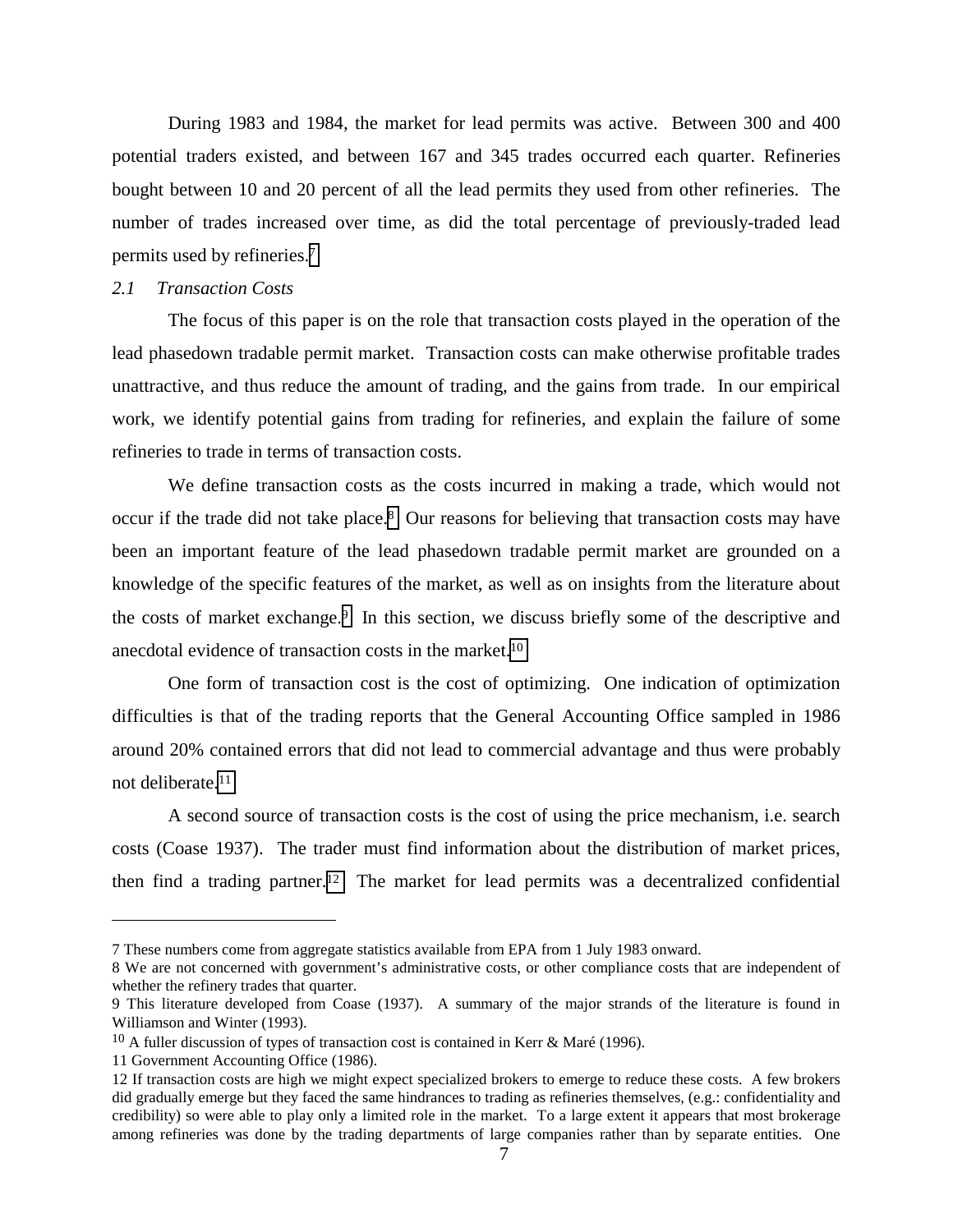market. Because the value of lead was commercially sensitive, refineries and others did not always advertise broadly to make trades. Large companies appear to have faced lower search costs, because they have models of refinery production for the US as a whole, which allow them to estimate equilibrium price, because they were able to rely on trading within the company, and because they had established trading networks for intermediate products.13

A third sort of transaction cost arises from private information about the validity of the rights being traded.14 The permits to use lead were created by the accounting of individual refineries. They were traded before the EPA verified them. Because of this, some problems arose with both deliberate and accidental use of invalid permits.15 Concerned about the possibility of buying invalid permits, refiners incurred costs checking the reputation of potential trading partners and checking the validity of the individual permits offered for sale. Compliance by major refiners was very good for the most part. Buyers were more likely to take precautions with small refineries and refineries without established reputations.<sup>16</sup> Small, non-integrated refineries faced high credibility costs.

A fourth transaction cost is the cost of negotiation. Refineries find negotiating easier if they are existing trading partners, or come from similar companies. Large companies may prefer to deal with other large companies. It may be harder for a small company to gain access. The importance of negotiation is less in more liquid markets. In a very liquid market, the price will be the equilibrium price and traders will not be very concerned about the quantity traded. Negotiation costs will be lower for larger companies and in later years.

company, which appears to have played a brokerage role, both bought and sold externally in nearly every quarter of the program and was particularly active in the early years of the market when transaction costs could be expected to be highest.

<sup>13 (</sup>Telephone interview with ex-manager of lead trading in a large oil company, 29 June 1993.) In a medium sized company in contrast, each refinery traded separately with some centralized coordination. (Telephone interview with manager of medium sized company, 21 April 1993.) Internal trading was extremely important among refineries. In our sample, 67% of the quantity bought was bought within the company, and 70% of the quantity sold was sold within the company.

<sup>14</sup> This is similar to the costs of certifying the existence of emission reduction credits in the EPA emissions trading program. Foster and Hahn (1995) find that banked credits which have already been certified, trade at a premium over non-certified credits where there is greater risk.

<sup>15</sup> In 1986 the Government Accounting Office randomly sampled 374 reports and found that 35% contained errors. (Government Accounting Office (1986) p. 19.) Refiners made errors in 36.4 percent of cases, blenders in 49.2 percent, and importers in 14.4 percent. (Blenders are small players such as service stations which add alcohol to gasoline. This reduces the lead content and therefore allows them to claim permits.)

<sup>16</sup> A broker in the market said that one of their main tasks was to establish the credibility of the permits they were selling on behalf of small sellers (Telephone conversation with Marilyn Herman of Herman and Associates).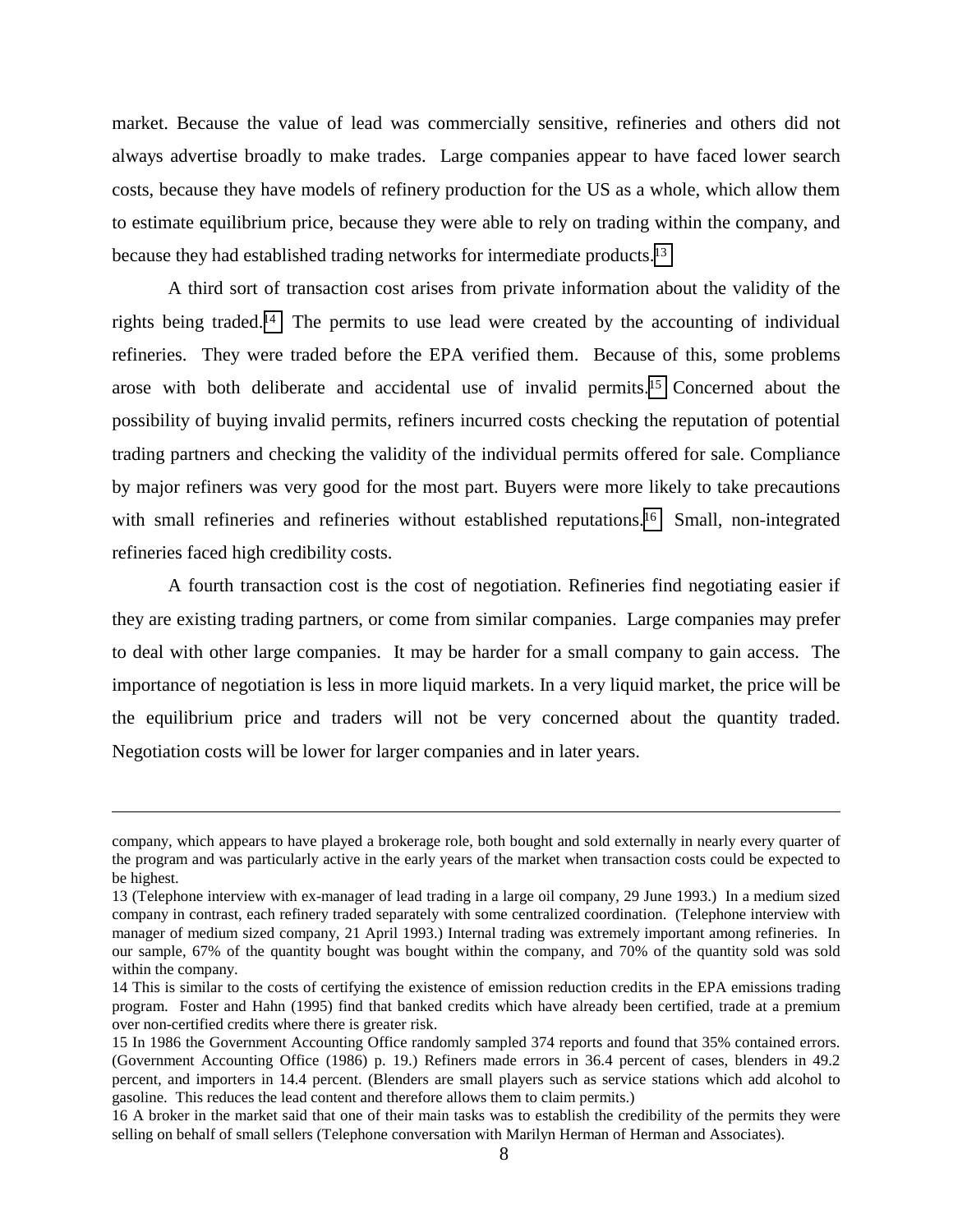The fifth transaction cost arises because trading lead permits involves the release of some confidential information about the likely outputs of the refinery. The difficulty others and we have experienced gaining access to information on this market may be indicative of the level of concern about confidentiality in this market. A manager in one company said that the price information was extremely sensitive and consequently 95% of their trading was done internally.17

Many people discuss transaction costs as fixed and variable costs. While this may represent markets with formal brokers reasonably well, we do not believe this is a useful or clear distinction in this market. Traders can carry out the activities that are necessary to trade the first time with different degrees of care. For example, if a trader plans to trade a small amount once, he will put a minimal effort into finding trading partners; if he plans to trade many times over many periods a more serious effort will be justified. Almost all transaction costs will be borne to a certain extent in all trades; the relative weight of each will vary with the quantity traded, number of trades, and length of trading relationship.

#### **3 A Model of Refinery Decisions**

 $\overline{a}$ 

In this section, we model the effect of transaction costs on a refinery's trading behavior. We first present an optimizing model of refinery behavior in the absence of transaction costs, and then discuss the refinery's response to transaction costs.

#### *3.1 Optimization without Transaction Costs*

We model each refinery, i, as a unitary, profit-maximizing actor. The revenue of refinery i is the cross product of the output vector  $(g_i, x_i')$ , where  $g_i$  is leaded gas production and  $x_i'$  is production of all other jointly produced outputs, and the output price vector  $(p_g, p)$  where  $p_g$  is the leaded gasoline price, and p is a vector of other output prices. If the refinery decides to trade, it can buy or sell permits  $Q_i$  (net permits sold) at the market price T. The constraint is that lead used within the refinery, l<sub>i</sub>, plus the permits sold, cannot exceed the standard of 1.1 grams per leaded gallon. When less than 1.1 grams are used per gallon, the marginal value of lead is always greater than its cost, so the constraint will bind.18

The costs for refinery i are a function of inputs  $(l_i, f_i)$ , where  $f_i$  is a vector of all inputs other than lead, outputs, the current technology of the refinery,  $k_i$ , and exogenous refinery

<sup>17</sup> Telephone Interview with Technical Advisor in a large oil company 21 April 1993; our data gives 94% internal trading for this company.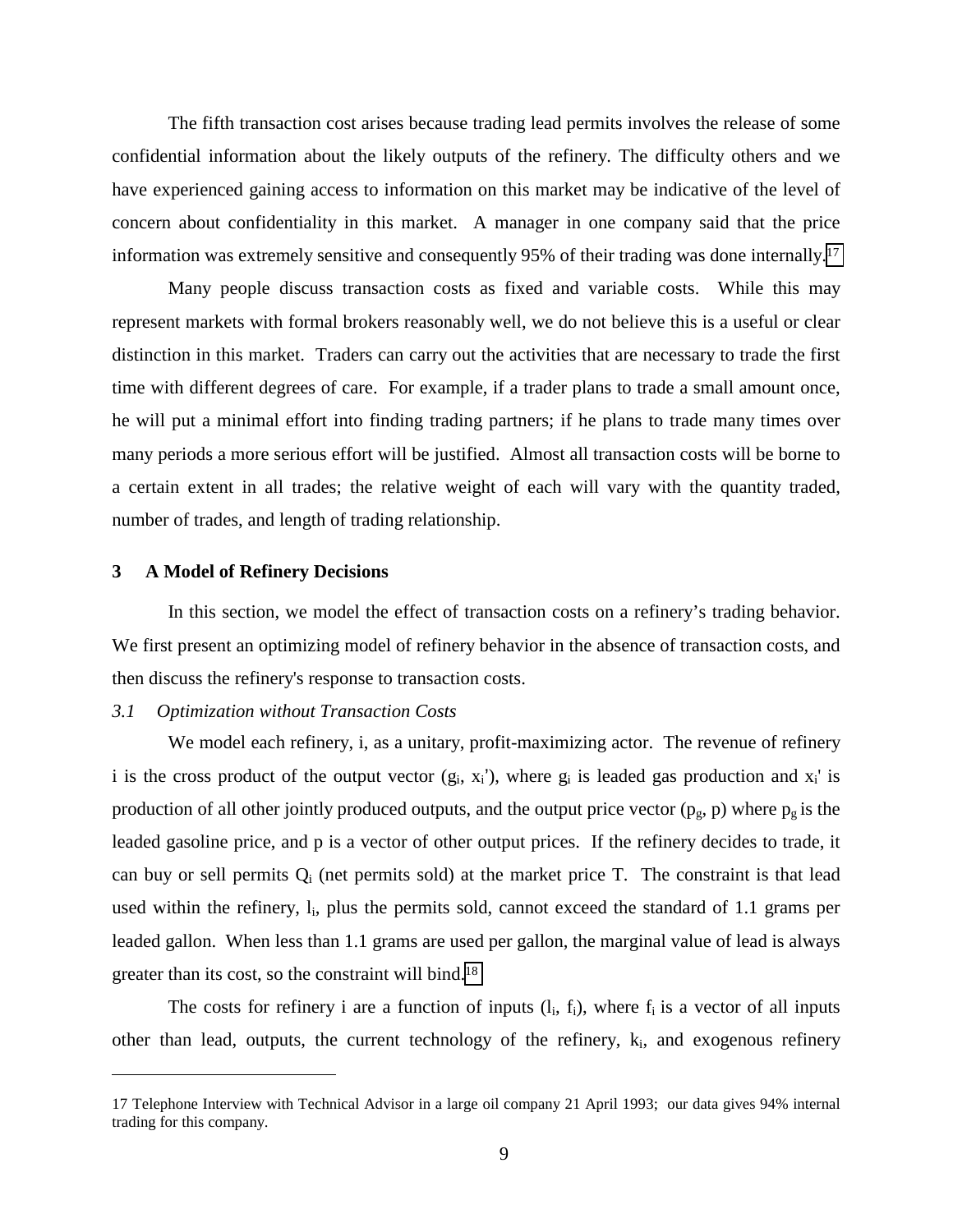characteristics  $r_i$ , such as its location and the size of the company it belongs to.<sup>19</sup> During 1983-84, the refinery's static optimization problem is:

Max 
$$
\Pi_i = g_i p_g + x_i' p + T_i Q_i - C_i (l_i, f_i; g_i, x_i, | k_i, r_i)
$$
  
\n*g\_i, x\_i, l\_i, f\_i*  
\n*s.t.*  $l_i + Q_i = 1.1 g_i$  (3.1)

The first order conditions for (3.1) give the following equations.

(i) 
$$
p_{xi} = \frac{\partial}{\partial x_i} C_i (l_i, f_i; g_i, x_i, | k_i, r_i) \forall x_i \in x_i ;
$$

$$
0 = \frac{\partial}{\partial f_i} C_i (l_i, f_i; g_i, x_i, | k_i, r_i) \forall f_i \in f_i
$$
(3.2)  
(ii) 
$$
p_g + 1.1T = \frac{\partial}{\partial g_i} C_i (l_i, f_i; g_i, x_i, | k_i, r_i)
$$
(iii) 
$$
T = \frac{-\partial}{\partial l_i} C_i (l_i, f_i; g_i, x_i, | k_i, r_i)
$$

(iv) 
$$
Q_i = 1.1 g_i - l_i
$$

 $\overline{a}$ 

The sets of equations, (i), are the normal cost minimizing conditions. (ii) is the normal cost minimizing condition for leaded gasoline, except that due to the structure of the regulation an inefficient incentive to over-produce leaded gasoline exists. Equation (iii) shows that lead permits will be sold until the increase in cost from using one less unit of lead in production is equal to the market price of lead permits. Equation (iv) gives the net supply of lead permits to the market.

This is a non-linear system of equations. The non-linearities could be defined by engineering parameters to yield a system of linear equations that can be solved to find the optimal value of  $l_i$ , and hence  $Q_i$ , as well as  $x_i$ ,  $g_i$  and  $f_i$ . Linear programming models of refineries, such as the Department of Energy REMS model, are used by large oil companies to solve such problems.20 In a reduced form these yield an equation for the marginal value of lead,  $MV_i$ , in the production of refinery i.

<sup>18</sup> From the aggregate EPA data we calculate that 96% of all lead permits are used.

<sup>19</sup> Refinery characteristics are exogenous in the short run but not the long run. They are almost certainly exogenous with respect to lead demand which is a small aspect of overall refinery operations.

<sup>20</sup> We investigated using this approach and abandoned it because we would have needed to predict the optimal inputs and outputs of each refinery as well as calculate the marginal value of lead. This was impossible to do with any accuracy given our knowledge and the information available.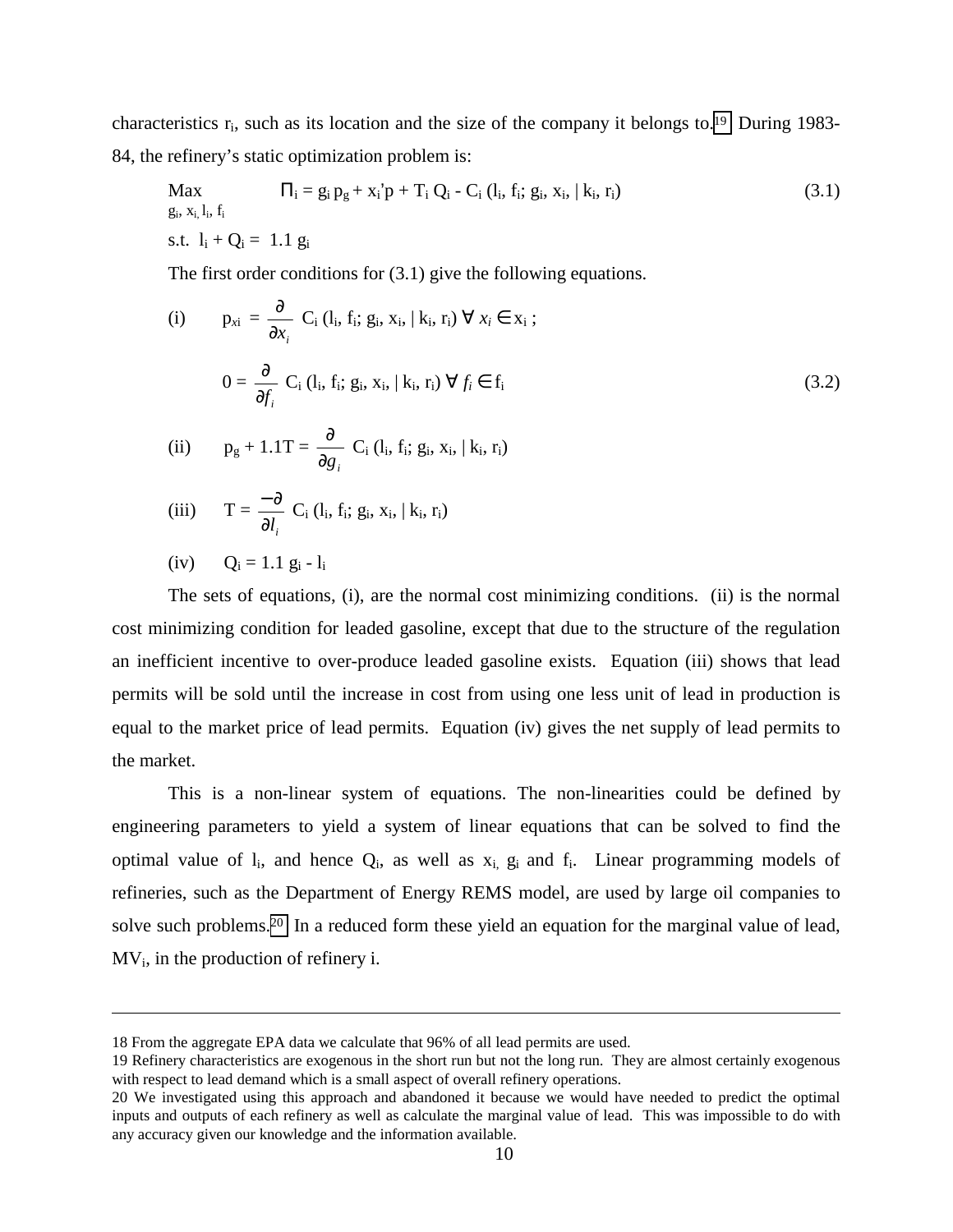$$
MV_i = MV_i (p_g, p, g_i, x_i, Q_i, f_i, k_i, r_i)
$$
\n(3.3)

We assume the marginal value of lead,  $MV_i$ , is linear in lead use, and hence lead permits sold. We define  $MV_i^0$  as the marginal value at the no-trade solution and  $\gamma_i$  as the slope.<sup>21</sup> (See Figure 3.1.)

$$
MV_i = MV_i^0 + \gamma_i Q_i \tag{3.4}
$$

 $MV_i$  is the cost of creating an additional lead permit to sell. Figure 3.1 shows the derived demand/supply of lead permits for a buyer j and a seller i. At the optimum,  $T = MV_i$ . Inverting this, we solve for the net supply of permits. This is the quantity that would be sold in the absence of transaction costs.

$$
Q^*_{i} = \frac{T - MV^0_{i}}{\gamma_{i}} \tag{3.5}
$$

The potential gains from trade are simply the consumer or producer surplus the refinery can receive in the market.

$$
V^*_{i} (Q^*_{i}) = V_2 Q^*_{i} (T - MV^0_{i})
$$
\n(3.6)

The potential surplus depends on two things. How far the refinery's marginal value of lead diverges from the market price of lead permits at the no-trade solution, (T- MV<sup>o</sup><sub>i</sub>), and the slope of their marginal product of lead function,  $\gamma$ <sub>i</sub>. For simplicity we assume that all trades occur at the equilibrium price T.22

#### *3.2 Responses to Transaction Costs*

When faced with transaction costs, a refinery will trade only if their potential surplus is at least as large as the transaction costs. There will therefore be some refineries with positive potential surplus from trade who do not trade. We define a refinery's 'first trade' as the highest net value trade available to them. This is the trade the refinery would make if it traded only once. We define  $V_{ij}$  as the surplus i will gain by trading with j, and  $TC_{ij}$  as the transaction cost to i from this trade. The net value from the first trade equals  $Max_j$  { $V_{ij} - TC_{ij}$ }.<sup>23</sup> We can see that a refinery will not trade if  $V_{ii} - TC_{ii} < 0$  for all j, i.e. if trade is unprofitable with every partner j

<sup>21</sup>  $MV<sub>i</sub>$  is the derived factor demand.

<sup>22</sup> We also assume that no refinery or company can influence the average market price. This is not an unreasonable assumption, given the number of competitors in the gasoline, and hence lead permit, market.

<sup>23</sup> In reality, both parties must agree to trade. This affects each refinery's actual trading opportunities and generates a complex two-way matching problem that is beyond the scope of this paper.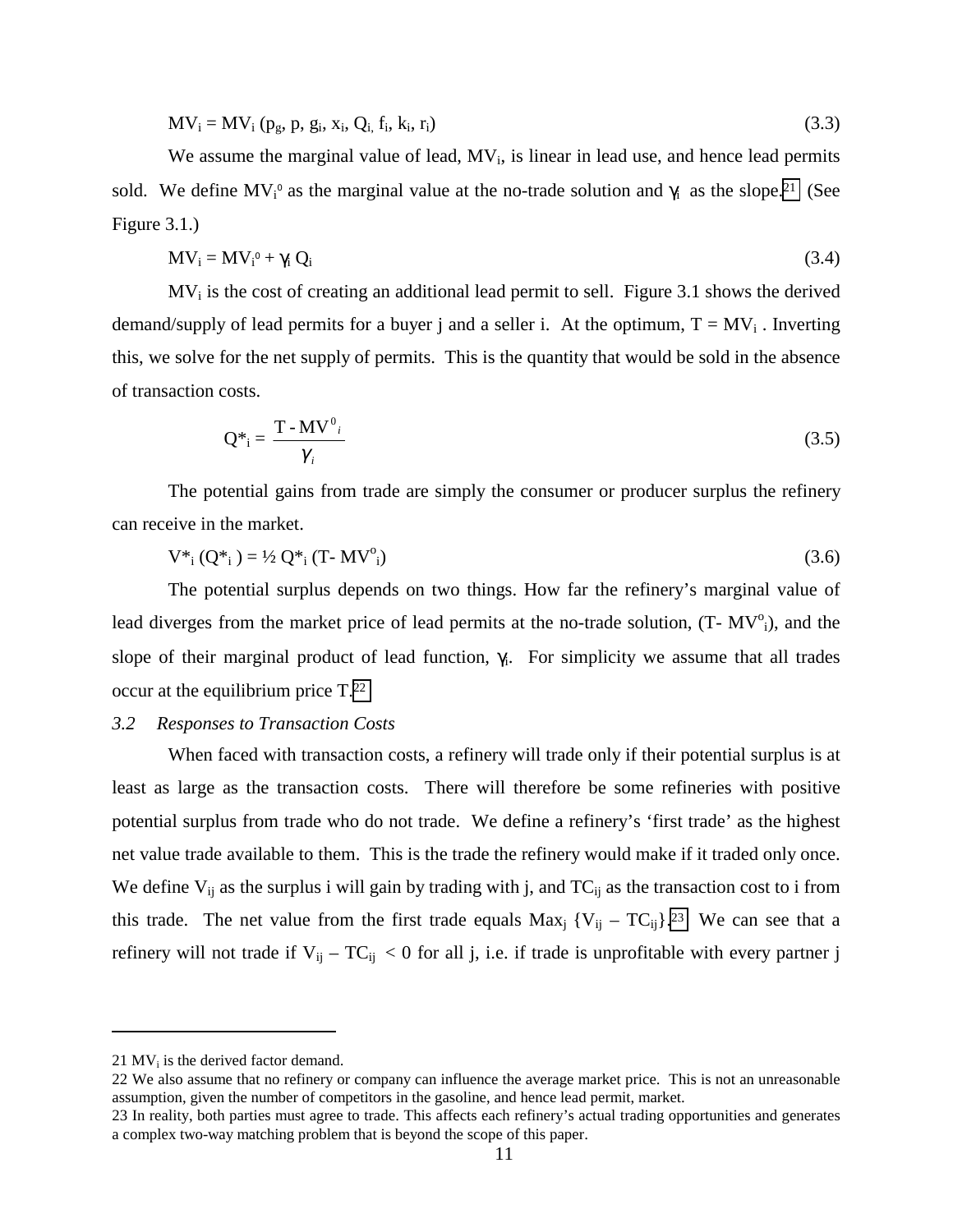even though  $V_{ii} \geq 0$ . Our empirical identification of transaction costs is based on identifying refineries that have positive potential surplus but do not trade.

In this paper, therefore, we are interested only in how refineries choose whether to trade at all. What probably matters most for cost-effectiveness is not the transaction costs of all potential trades, but the transaction cost of the 'first trade'. The prohibitively high transaction costs associated with some potential trades will never be observed if the trader has a profitable alternative trading strategy. Trading yields diminishing marginal gains. If a refinery trades at least once in each quarter, it may not achieve all the possible gains from trade, but it will probably achieve a significant portion of the potential gains. We assume that gains from the first trade are proportional to total potential gains, and the ratio does not vary by observable refinery characteristics.24

We model the transaction cost from the highest net value trade,  $TC_i$ , as a cost per quarter independent of the quantity traded or number of trades. The cost depends on the characteristics of the refiner and the quarter,  $X_i$ , but not the trading partner.

$$
TC_i = TC(X_i) \tag{3.7}
$$

The refinery will choose to trade (Trade  $= 1$ ) at least once if the potential gains from trade exceed the first-trade transaction cost.<sup>25</sup>  $S^*$  is the latent selection variable.

$$
\begin{aligned}\n\text{Trade} &= 1 & \text{if } S^* = V^* \cdot \text{TC}(X_i) > 0 \\
&= 0 & \text{otherwise}\n\end{aligned}\n\tag{3.8}
$$

#### *3.3 Econometric Model*

 $\overline{a}$ 

The aim of the econometric model is to estimate the size of first-trade transaction costs. We estimate potential surplus, and infer the size of transaction costs by observing that transaction costs must be greater than or equal to potential surplus for those refineries that we observe not trading and the converse for those we observe trading. Our estimate of potential surplus is based on an estimate of the quantity that a refinery would have traded, even if we do not observe them trading. We use observations of quantity traded from those refineries that do trade, and model the

<sup>24</sup> We only identify transaction costs as a percentage of surplus, so any fixed constant of proportionality has no effect on our results. For simplicity we normalise it to 1.

<sup>25</sup> In the first order conditions (3.2) we saw that refineries had an incentive to overproduce gasoline. This will increase the allocations of permits and lower the permit price. In the absence of transaction costs, it will have no effect on trading patterns. If transaction costs cause the allocation method to affect trading, we expect sellers with low transaction costs to overproduce and profit by selling more, and potential buyers with high transaction costs to over produce and avoid the need to buy. The effect on total gasoline was indiscernable at the aggregate level,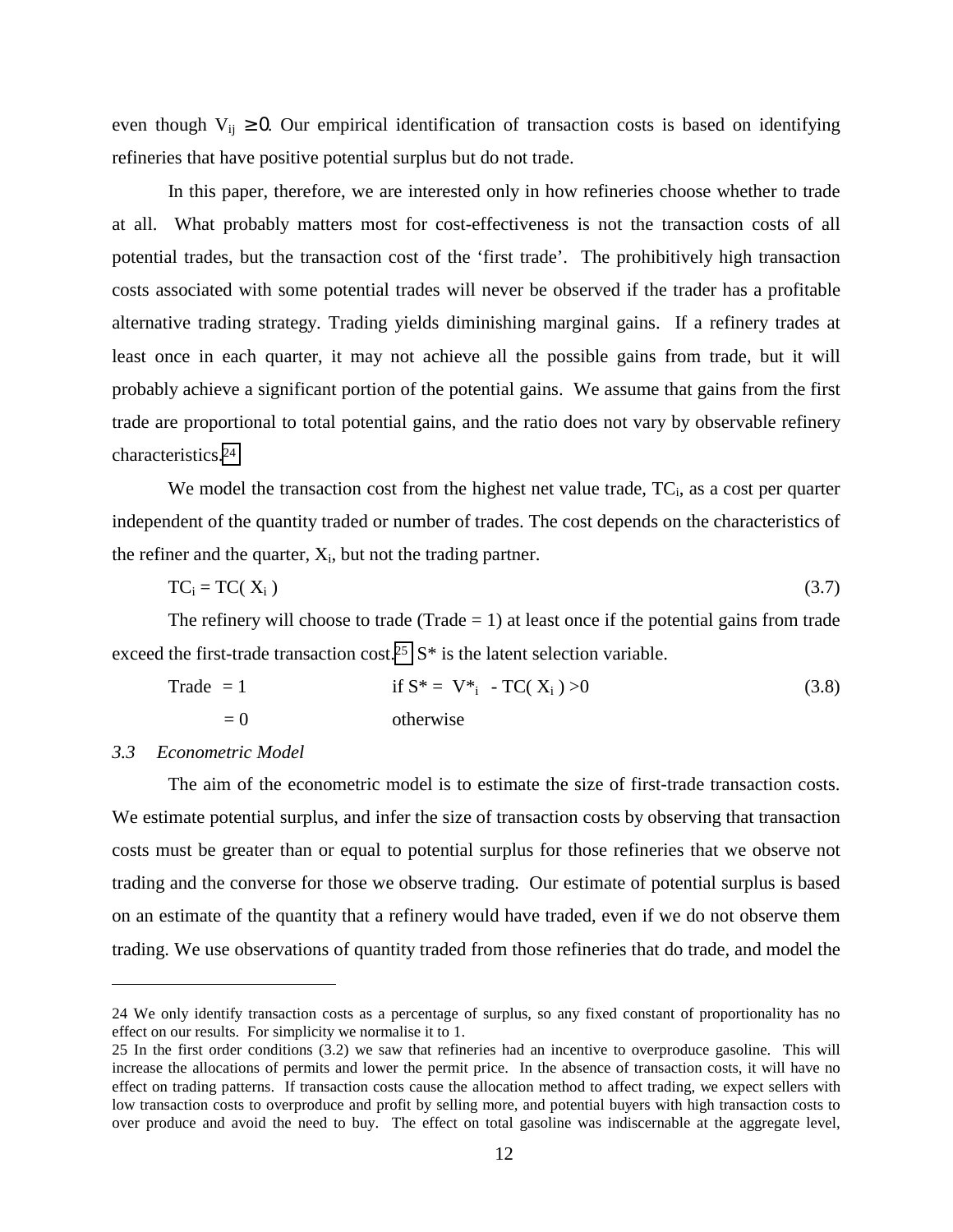quantity as a function of covariates that are observed for all refineries. By controlling for selection into trading, we predict "latent" quantity traded for those refineries that do not trade.<sup>26</sup>

 $Q_i^*$  is parameterized as a function of  $Z_i$ 'a, where  $Z_i$  is a vector of refinery and quarter characteristics and 'a' is a vector of coefficients. The chemical engineering factors determining the marginal value of lead all operate on the response of lead per gallon of leaded gasoline, suggesting that it is appropriate to think of  $Z_i$ 'a as an index related to lead per gallon of leaded gasoline. 27 In addition, lead permits were allocated per gallon of leaded gasoline. It is therefore appropriate that the net supply of permits in equation 3.9 is scaled by  $g_i$ , the number of gallons of leaded gasoline produced by refinery i.

$$
Q^*_{i} = g_i Z_i' a + \varepsilon_i \qquad \qquad \varepsilon_i \sim N(0, \sigma_{\varepsilon}^2) \tag{3.9}
$$

From our estimate of latent quantity traded, we wish to estimate the surplus that would have been obtained from that trade (latent surplus). As noted above, we have no data on marginal product or price so we cannot estimate the relationship between quantity traded and surplus. Thus we need to assume the form of the relationship between  $Q^*$  and  $V^*$ .

The imposition of a functional form on this relationship is unavoidable and, unfortunately, may not be innocuous. If the errors in our prediction of surplus are systematically related to the variables affecting transaction costs, we will get biased estimates of transaction costs. For example, if we tend to over-estimate the surplus received by small refineries, we will also tend to over-estimate the transaction costs faced by small refineries. Small refineries will appear not to trade despite large estimated surpluses.

To control partially for this problem we use two different models for  $MV_i$  and hence potential surplus. In both we use the construction of gains from trade in (3.6). The estimation of quantity is identical in the two models, but the surplus estimation differs. The two models can be illustrated with reference to Figure 3.1.  $Q_i^*$  is observed (for traders), but  $(T-MV^0)$  is not, because of the absence of price data.

<u>.</u>

however, so we do not expect these effects to be important.

<sup>26</sup> The use of selection models such as this are commonly used in the analysis of labor supply. See Maddala (1983) for a fuller discussion of these techniques.

<sup>27</sup> These factors include the amount of lead per gallon, and the response to other available lead substitutes. The octane responses to lead and many lead substitutes are non-linear. In addition, for many substitutes, only limited amounts can be added per gallon because of their effects on other characteristics of the gasoline. A refinery with more and cheaper alternatives will replace more of the lead in each gallon of gasoline.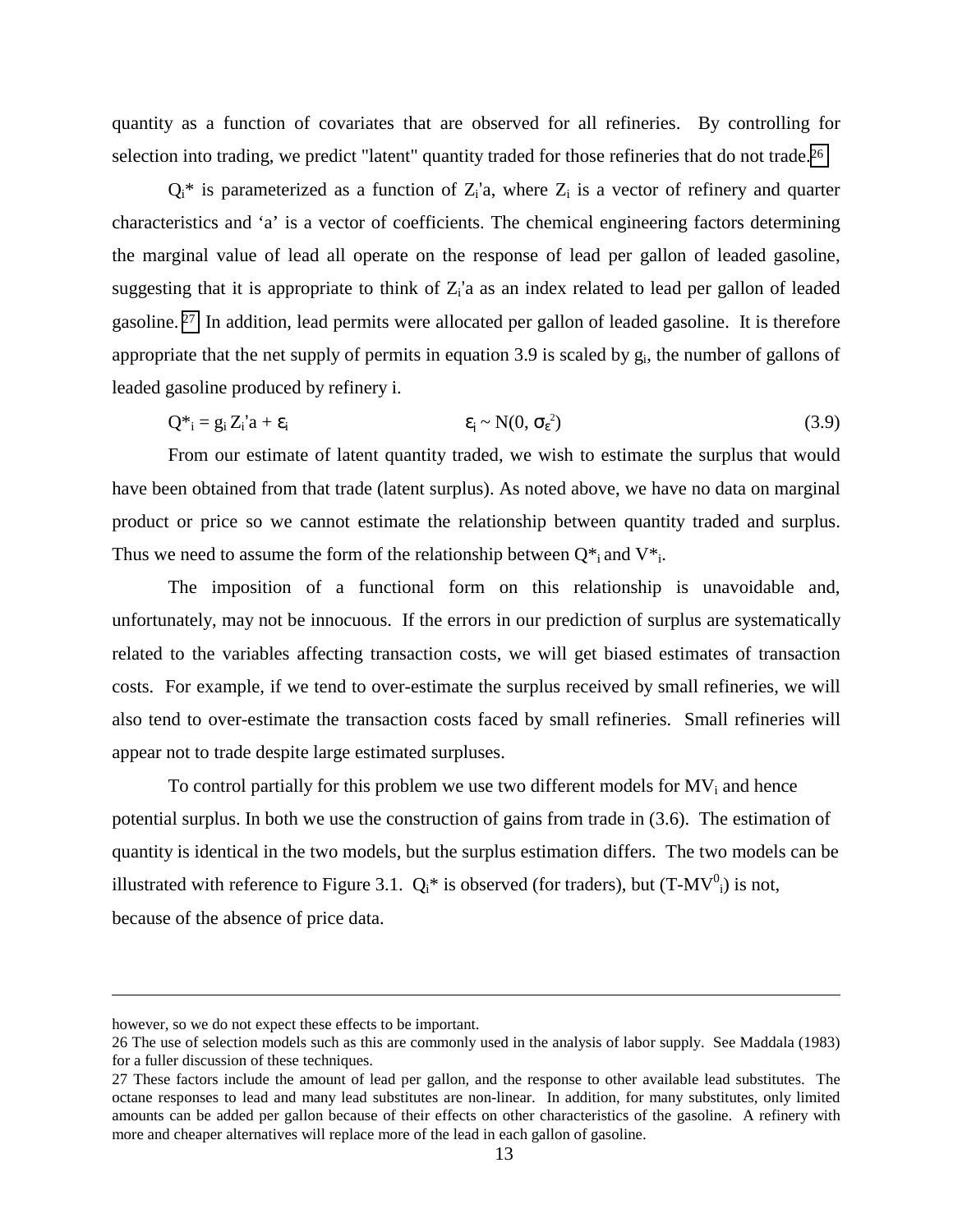In Model A, surplus is proportional to the square of  $Q^*$ . This is achieved by setting (T- $MV<sup>o</sup><sub>i</sub>$ ) - the divergence of refinery i's marginal product of lead from the market price for permits - equal to  $Z_i$ 'a and  $\gamma_i$  equal to 1  $\frac{a}{g_i}$ . Combining these assumptions with (3.5) we get the equation  $g_i$ for net permit supply given earlier (3.9), and combining with (3.6) we get Model A surplus (the first term in 3.11A).

In Model B, surplus is modeled as a linear function of  $Q_i^*$ . We set  $(T - MV^0) = sign(Z_i'a)$ ), i.e. 1 for sellers, and -1 for buyers. The slope of the MV curve,  $\gamma_i$ , is set equal to | 1  $\frac{1}{g_i Z_i}$ . This

gives us the same equation for net permit supply but a different surplus (the first term in 3.11B).

First-trade transaction costs are modeled as a latent variable that depends linearly on observable characteristics of the refinery and company.28 b is a coefficient vector to be estimated.

$$
TC_i = X_i' b + \mu_i \qquad \qquad \mu_i \sim N(0, \sigma_\mu^2) \qquad (3.10)
$$

The latent first-trade transaction costs are identified through their effect on selection into trading, controlling for the latent surplus achievable through trading. Selection into trading depends on whether the latent surplus exceeds the latent transaction costs. Substituting for (T-MV<sup>o</sup><sub>i</sub>) and  $\gamma$ <sub>i</sub> in the surplus equation (3.6), and using (3.10), we get the following two selection equations. 29

Model A 
$$
S^*_{i} = \frac{1}{2} Z_i^* a Q^*_{i} - TC_i
$$
  
=  $\frac{1}{2} g_i (Z_i^* a)^2 - X_i^* b + \frac{1}{2} Z_i^* a \epsilon_i - \mu_i$  (3.11A)

 $\overline{a}$ 

$$
= \frac{1}{2} g_i (Z_i \text{ a})^2 - X_i \text{ b} + \frac{1}{2} Z_i \text{ a } \varepsilon_i - \mu_i
$$
\nModel B

\n
$$
S^*_{i} = \frac{1}{2} |Q^*_{i}| - TC_{i}
$$
\n
$$
= \frac{1}{2} |g_i (Z_i \text{ a})| - X_i \text{ b} + \varepsilon_i - \mu_i
$$
\n(3.11A)

\n
$$
(3.11B)
$$

#### **4 Data and Estimation**

#### *4.1 Data and descriptive statistics*

The self-reporting requirements of the EPA lead-trading program generated the primary source of data in this paper.<sup>30</sup> Each quarter, each refinery reported to the EPA the names of the refineries they sold to (bought from), the quantity of lead they sold or bought in each trade, and

<sup>28</sup> We constrain transaction costs to be positive in the estimation by simply using POS(TCi).

<sup>29</sup> Note that the form of the trading surplus in Model A creates a specific form of heteroscedasticity in 3.11 A.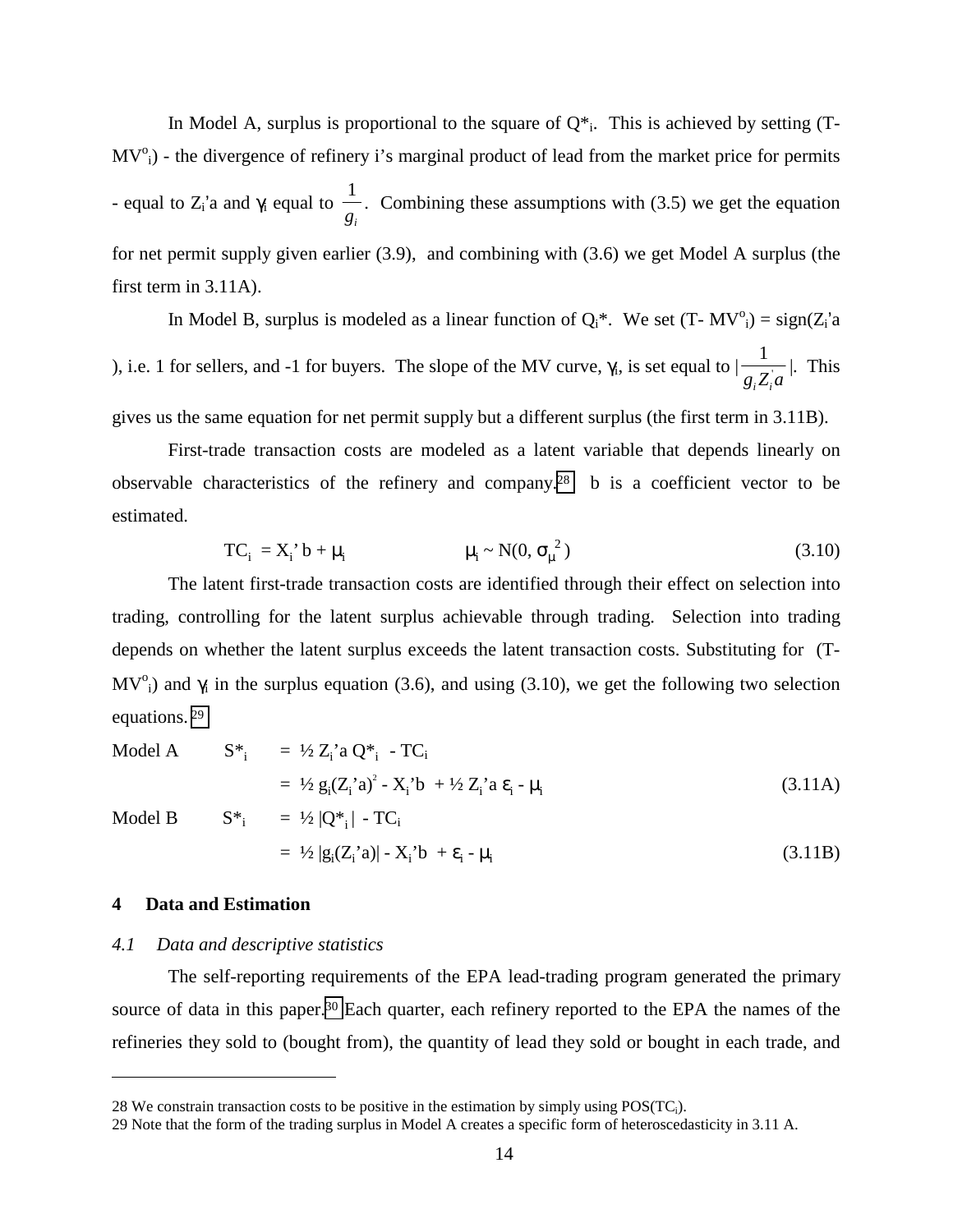the quantity of leaded and unleaded gasoline they produced. EPA collected these data confidentially and they have not previously been available for analysis. We gained permission to use the data directly from the oil companies involved. Our data are for a sample of 87 refineries. Table 4.1 shows the characteristics of our sample of refineries relative to the total population. We have data on 27% of the companies, 48% of refineries and 65% of industry capacity. We observe 48% of all trades. No price data were collected. We use data on the years 1983 and 1984. Our refineries and companies are larger than the average and our results should be considered in that light.

For our econometric analysis we use a given refinery in a particular quarter as the unit of observation. That is, each refinery counts as an observation in each quarter where they were operating. We observe complete data for 659 "refinery quarters". For each refinery we aggregate quantity traded over all trades within a quarter to get  $\Sigma_{Q_i}$  as a proxy for  $Q_{i}^{*}$ .<sup>31</sup> We do not use information on the number of trades per quarter. Figure 4.1 shows the number of observations where a refinery trades 0, 1, 2,…, 24 times. Most trade once or not at all, but many trade several times in one quarter.

Table 4.2 gives some basic statistics on trading in our data set. Although only one refinery never trades, only 37 refineries out of 87 trade every quarter; seven sell permits in every quarter; five always buy permits. 58 refineries buy permits in some quarters and sell in others. Two thirds of both consistent traders and those that occasionally do not trade, swap sides of the market in this way. The lack of consistency in trading suggests that the demand for lead by a given refinery is very variable across quarters.

#### *Variables in the "latent supply of permits" equation*

We estimate the latent supply of permits as a function of observable variables. The production of leaded gasoline (LEADED), used to scale permit supply, is reported as part of the EPA trading program. Some refineries were explicitly created to produce solely gasoline, partly

-

<sup>30</sup> US. Environmental Protection Agency, Form 40-CFR80.20.

<sup>31</sup> We use  $\Sigma$ Q<sub>i</sub>, which is observable, to estimate Q<sup>\*</sup><sub>i</sub>, the latent potential quantity variable. When the refinery makes at least one trade, this will be related to but not equal to the potential quantity  $Q_i^*$  defined in (3.5).  $\Sigma Q_i$  could be greater or less than  $Q^*$ . In order to focus on estimating the transaction cost of the first trade, we assume that  $Q^*$  is correlated with ΣQi when the refinery does trade, and that the difference between them does not depend on the observable characteristics of the refinery. The more liquid the market is, the more realistic is this assumption. In other words, we assume that refineries that make at least one trade choose to trade a level that is an unbiased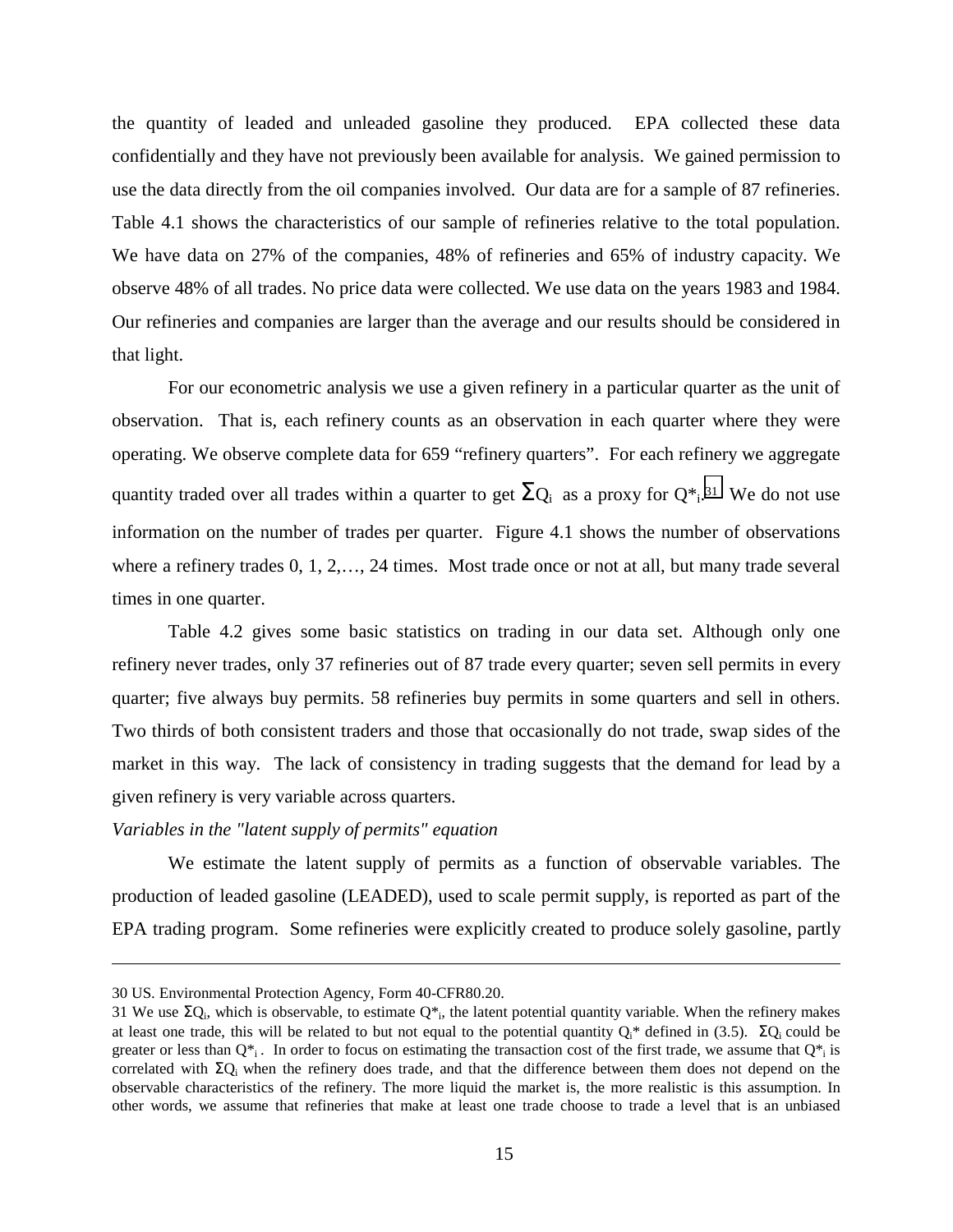in response to the regulation of crude oil imports. Because of this specialization they may find it harder to adjust their production to use less lead. As a measure of the specialization of the refinery we use the ratio of total gasoline production (leaded and unleaded) to total crude input (GASRATIO). The EPA trading program recorded unleaded gasoline production as well as leaded. The crude capacity of each refinery is published annually in the US Department of Energy, Petroleum Supply Annual.

The technology of a refinery affects the availability of substitutes to replace lead. Three types of technology are significant, catalytic reforming, alkylation and isomerization. We combine these, and scale by the total capacity of the refinery to create a measure of the availability of alternatives (TECH). Data on the technological capacity of each refinery is published in the Petroleum Supply Annual. Unfortunately, the outputs and technology of a refinery are endogenous. The effect of technology differences on the availability of lead substitutes may be counteracted by unobservable output differences.

The lead phasedown required an adjustment in technology to produce gasoline without lead. In the presence of convex adjustment costs, the optimal dynamic response to a change in regulation will involve gradual investment. Refineries facing lower adjustment costs, sophisticated refineries and refineries in large companies, tend to adjust earlier.<sup>32</sup> They could be expected to have more advanced technology relative to their outputs and hence sell more permits during the period when other refineries were still producing with older technology.

As general measures of the sophistication of the refinery and its engineers, we use the total crude input of the refinery, measured in barrels per calendar day (REFSIZE). Similarly, the engineering expertise available to the refinery, and its ability to alter production and technology rapidly in response to regulation, depend on the total amount of production in the company to which it belongs. This is measured as total company crude capacity per calendar day (COSIZE). The ownership of refineries was identified using the Petroleum Supply Annual and Pennwell, Worldwide Refining and Gas Processing.

Because of geographical, demographic and historical factors, prices, inputs and production patterns vary exogenously by location. To control for this variation, we use a series

<u>.</u>

predictor of their potential level. The difference between  $Q^*$  and  $\Sigma Q$  reduces the efficiency of the estimation but does not create bias.

<sup>32</sup> For analysis of the technology response of refineries to the US lead phasedown see Kerr (1997).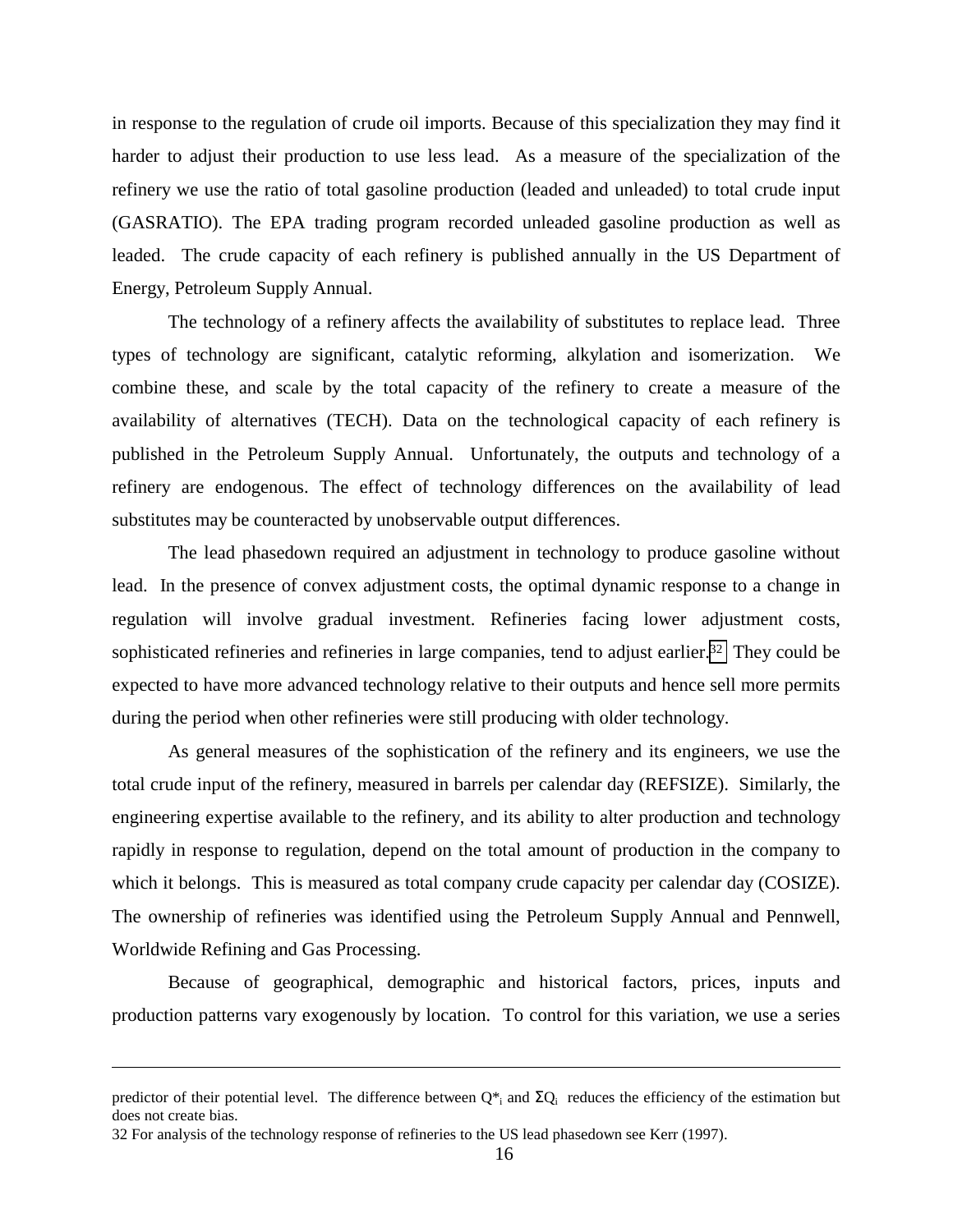of dummy variables for 9 regions. These are defined in Table 4.3. The region definitions were taken from the Bureau of Mines districts used by the Department of Energy, and aggregated consistent with the Department of Energy Refinery Model REMS. The Louisiana Gulf, which produces large amounts of petrochemicals, is the omitted region. Louisiana Gulf refineries were high demanders of lead because of the high octane levels petrochemical inputs require. Thus we might expect the other regions to supply relatively more permits.

Finally, we include a dummy variable for time to take account of changes in the dispersion of values for lead (YEAR84). It takes the values 0 in 1983, and 1 in 1984.

#### *Variables in the "transaction costs" equation*

We use four proxies for the first-trade transaction costs arising from optimizing costs, search costs, adverse selection, negotiation and loss of information. We use the size of the refinery (REFSIZE) as a proxy for on-site legal and accounting capacity. Larger refineries are also more likely to trade intermediate products. This means they may be able to draw on existing trading relationships and are more integrated in the market in terms of information.

We use the total capacity of the company (COSIZE) as a proxy for the skill of the traders. Large companies have a high level of sophistication in their modeling capacity. They have access to excellent legal and accounting assistance, and are highly integrated in the industry. Larger companies are more likely to trade in a centralized way through a previously existing trading department. They are generally more established, so are less likely to face credibility problems.

The number of refineries in the company (NREFINCO) is used as a measure of the refinery's access to internal trading. We expect internal trading to have lower transaction costs. Finally, we use the year (YEAR84) to account for learning and the development of relationships that reduce transaction costs.

Definitions, means and standard deviations of all variables are given in Table 4.3. Table 4.4 shows descriptive statistics on trading where the unit of observation is a refinery in a specific quarter. In 139 instances (20%) a refinery does not trade in a given quarter. It is unlikely that 20% have a marginal value of lead exactly equal to the permit price, suggesting, but not proving, the existence of transaction costs affecting the decision to trade. The non-trading refineries (weighted by the number of times they are observed not trading) have observably different average characteristics from traders. They are smaller refineries, belonging to smaller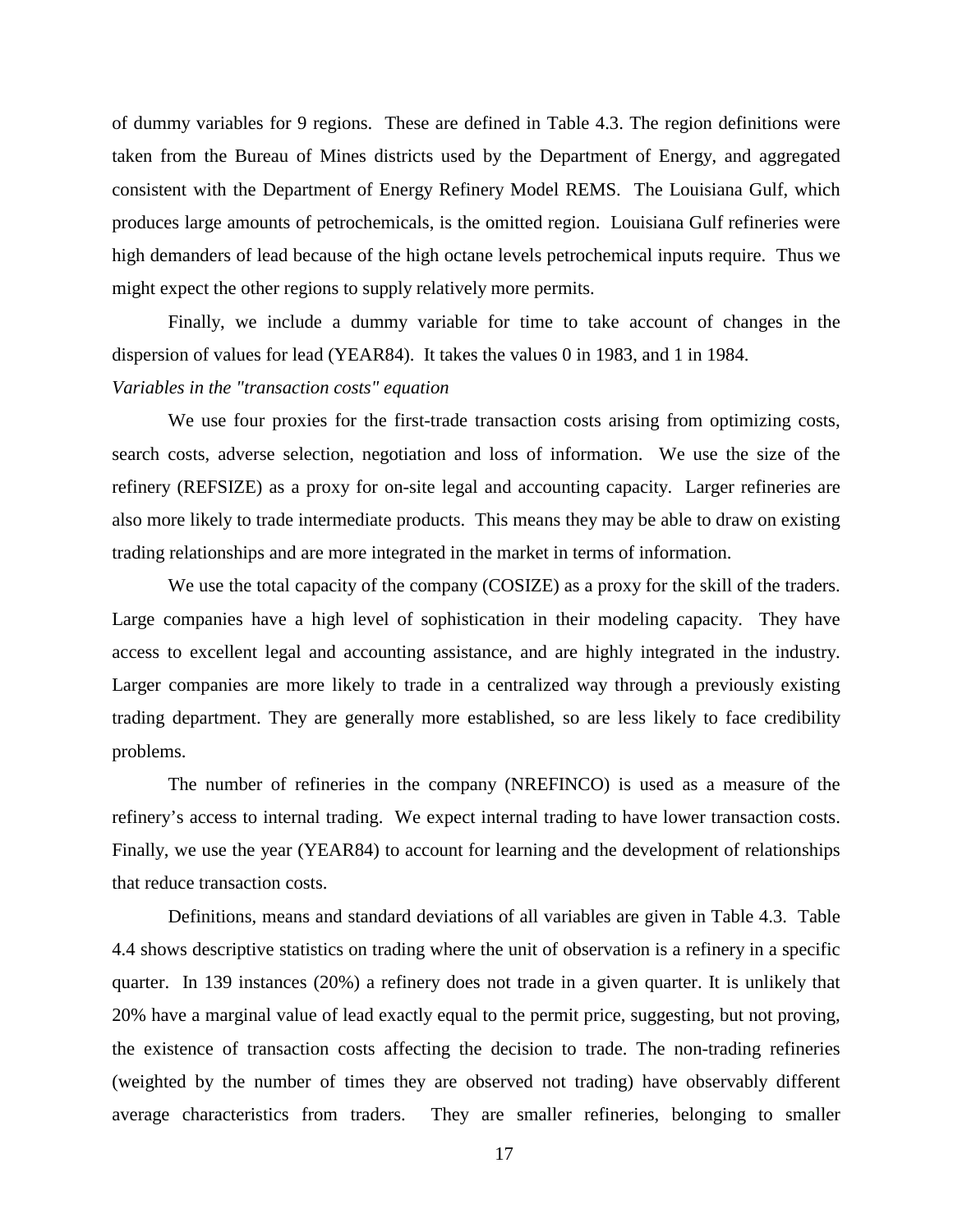companies, with fewer refineries in each company. This supports the argument that the firsttrade transaction costs vary systematically across refineries, but does not control for variation in the gains from trade.

#### *4.2 Estimation Method*

In both Model A and Model B, only the sign of  $S^*$  is observed and the proxy for  $Q^*$  is observed only when  $S^*$  > 0.  $Q^*$  can be positive (selling) or negative (buying). Amemiya (1985) defines this model as Tobit Type II. The basic form of the likelihood function is,

$$
L = \Pi_0 P (S^*_{i} \le 0) \Pi_1 f (Q^*_{i} | S^*_{i} > 0) P (S^*_{i} > 0) dS_i
$$
  
=  $\Pi_0 P (S^*_{i} \le 0) \Pi_1 \int_0^{\infty} f (S^*_{i}, Q^*) dS^*_{i}$  (4.1)

The joint density can be written as the product of a conditional and a marginal density, that is,  $f(S^*_{i}, Q^*_{i}) = f(S^*_{i} | Q^*_{i}) f(Q^*_{i}).$ 

Because of unobserved output variation, it is difficult to distinguish empirically between firms that are likely to sell and those likely to buy. We therefore estimate the models separately on two sub-samples, sellers and non-traders, and buyers and non-traders, as well as on the total sample. We look at selection into selling in the first sub-sample, and selection into buying in the second. In these subsamples, we have to define the surplus as surplus from selling and buying respectively.

For the supply subsample the relevant surplus for selection is producer surplus. However  $(Z_i^i a)^2$  and  $|g_i(Z_i^i a)|$  in (3.11) are always positive even if  $Q_{i}$  is negative. We need to indicate whether producer surplus is positive or negative. A similar problem arises in the buyer subsample.  $w_i$  is used as an indicator of the sign of producer / consumer surplus. For the supply sample  $w_i = 1$  if  $Z_i$ 'a  $\ge 0$ ,  $w_i = -1$  if  $Z_i$ 'a  $\lt 0$ . For the buyer sample the relevant surplus is consumer surplus, so the reverse is true,  $w_i = -1$  if  $Z_i$ 'a  $\ge 0$ ,  $w_i = 1$  if  $Z_i$ 'a  $\lt 0$ . For the total sample,  $w_i = 1$ .

#### **Model A: Surplus as a quadratic function of Q\*i**

We estimate the following model.

$$
Q_i^* = g_i Z_i' a + \varepsilon_i \tag{4.2}
$$

$$
S^*_{i} = \frac{1}{2} w_i g_i (Z_i^{\prime} a)^2 - X_i^{\prime} b + [\frac{1}{2} w_i Z_i^{\prime} a \epsilon_i - \mu_i]
$$
 (4.3)

$$
\Sigma Q_i = Q^*_{i} \text{ if } S^*_{i} > 0
$$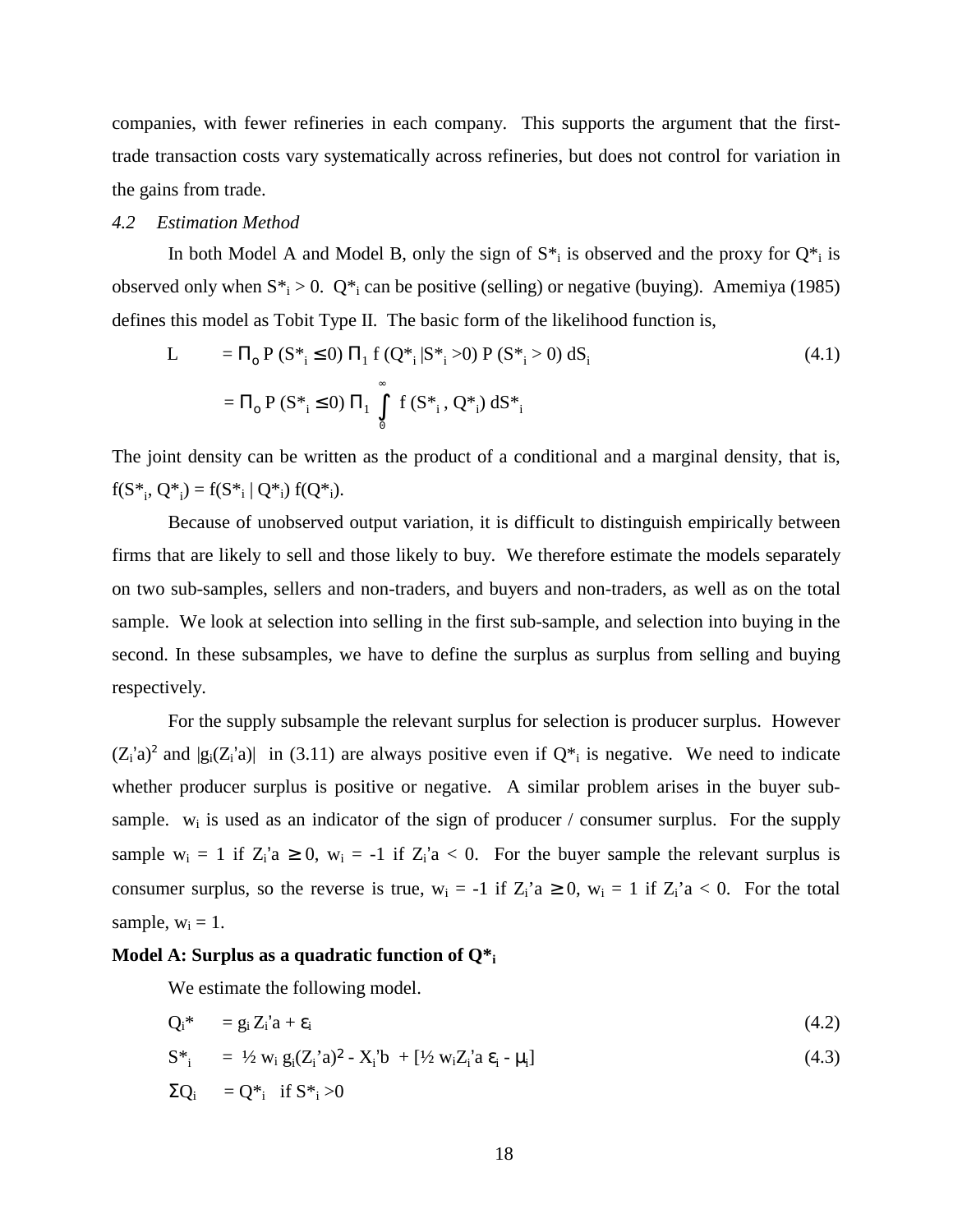$= 0$  if  $S^*$ ;  $\leq 0$ 

where  $\{ \varepsilon_i, \mu_i \}$  are iid drawings from a bivariate normal distribution with zero means, variances  $\sigma_{\epsilon}^2$  and  $\sigma_{\mu}^2$  and covariance  $\sigma_{\epsilon\mu}^2$ .<sup>33</sup>

Following Amemiya, the conditional distribution f( $S^*$ ;  $\sum Q_i$ ) is normal with mean  $\frac{1}{2} w_i$  $g_i(Z_i'a)^2 - X_i'b + \sigma_{12i} \sigma_1^2(\Sigma Q - g_i Z_i'a)$ , and variance  $\sigma_{2i}^2 - \sigma_{12i}^2 \sigma_1^2$ ,

where:  $\sigma_1$  = standard error on the quantity equation (4.2)

 $=\sigma_{\rm s}$ ,  $\sigma_{2i}$  = standard errors on the selection equation (4.3) =  $(\frac{1}{2})^2 (Z_i^{\dagger} a)^2 \sigma_{\epsilon} + \sigma_{\mu}^2 - 2 w_i (\frac{1}{2} Z_i^{\dagger} a) \text{ cov} (\epsilon, \mu)$ , and  $\sigma_{12i}$  = w<sub>i</sub> ½ Z<sub>i</sub>'a  $\sigma_{\varepsilon}$  - cov ( $\varepsilon$ ,  $\mu$ )

Thus for Model A the likelihood function is:

L = Πo [1 - Φ{wi ½gi (Zi 'a )<sup>2</sup>- Xi 'b) /σ<sup>2</sup><sup>i</sup> } ] × Π<sup>1</sup> Φ{ [wi ½gi (Zi 'a)<sup>2</sup>- Xi 'b) /σ<sup>2</sup><sup>i</sup> + ρi(ΣQi - gi Zi 'a )/σ1 ][1-ρ<sup>i</sup> <sup>2</sup>]-0.5} × σ<sup>1</sup> -1 φ [(ΣQi -gi Zi 'a )/σ1 ] (4.4)

where:  $\rho_i = \sigma_{12i} / \sigma_1 \sigma_{2i}$ .

We estimate this function using the ML function in TSP. No consistent two step estimators exist for this model. Convergence difficulties arose with the buyer and total samples. We present, therefore, results on only sellers Model A.

#### **Model B Surplus as a linear function of Q\*i**

We estimate the following model.

<u>.</u>

$$
Q_i^* = g_i Z_i^{\prime} a + \varepsilon_i \qquad \qquad \varepsilon_i \sim N(0, \sigma_{\varepsilon}^2) \qquad (4.5)
$$

 $S^*$ <sub>i</sub> = ½ w<sub>i</sub> |g<sub>i</sub> (Z<sub>i</sub>'a)| - X<sub>i</sub>'b + [ $\varepsilon$ <sub>i</sub> -  $\mu$ <sub>i</sub>  $\mu_i \sim N(0, \sigma_\mu)$  $(4.6)$ 

$$
\Sigma Q_i = Q^* i \text{ if } S^* i > 0
$$
  
= 0 if  $S^* i \leq 0$ 

Model B has the same structure as the labor supply models estimated by Heckman and can be consistently estimated using a two step method.<sup>34</sup> It satisfies the identification

<sup>33</sup> The errors from equations 4.2 and 4.3 are jointly distributed but, because the error term (in square brackets) in equation 4.3 is a function of  $\varepsilon_i$ ,  $\mu_i$  and values that vary by observation, the covariance matrix for this joint distribution has a complex form that depends on the values of covariates, as well as on the parameters of the bivariate normal distribution from which  $\varepsilon_i$  and  $\mu_i$  are drawn.

<sup>34</sup> Note that the error structure is much simpler than in Model A – the error in equation 4.6 is not a function of observation-specific values.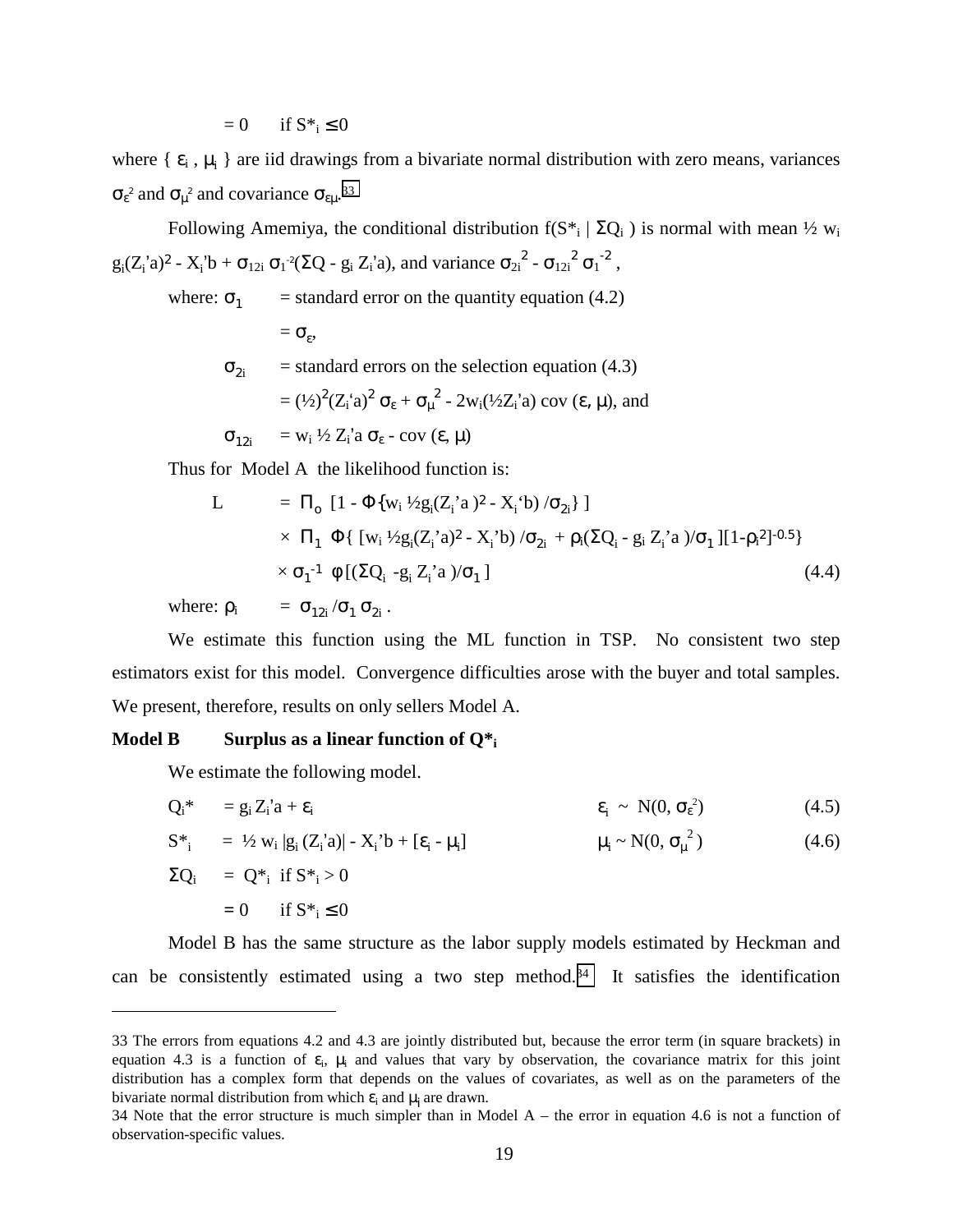requirement that at least one variable in  $Z_i$  is not included in  $X_i$ .<sup>35</sup> The region variables, TECH and GASRATIO are expected to affect the quantity traded but not transaction costs. In addition, the variables in  $X_i$  enter without being interacted with  $g_i$ .

After the two step estimation, we backed out the parameters of the underlying model. The transaction cost coefficients and the parameters of the error structure are calculated according to the process outlined by Maddala (1983).36

#### **5 Results**

The result tables 5.1 and 5.2 present the underlying structural parameters of models A and B. The top part of tables 5.1 and 5.2 reports the transaction cost coefficients, b, where a positive coefficient implies an increase in transaction cost. The lower part reports the quantity equation coefficients, a. Finally the estimated parameters of the error structure are reported. In Model B, the likelihood reported is the likelihood for the complete model, calculated by constructing the likelihood function and calculating the value at the estimated values of the coefficients. Thus it is comparable with Model A. The standard errors for the quantity coefficients are those for the second step of the two-part estimation, unadjusted for the selection. We do not report standard errors for the transaction cost coefficients in Model B because the coefficient estimates are nonlinear functions of the estimated parameters.

#### *5.1 Existence of Transaction Costs*

We find clear evidence that transaction costs affect trading in this market. Comparing the likelihood of an unconditional OLS with either Model A (Table 5.1) or Model B for any sample (Table 5.2), using the Likelihood Ratio Test at the 99.5% level, clearly rejects the hypothesis that transaction costs are zero. Unconditional OLS is equivalent to Model B with the restriction that  $TC_i =0$  for all i. The likelihood value for OLS is -3160.8 in the total sample, -1784.6 in the seller sample and  $-1768.29$  in the buyer sample.

Because costs are normalized in each model, the value of transaction costs is only meaningful in relation to the estimate of surplus. In Model A, for sellers, average transaction

<sup>35</sup> See Maddala (1983) p. 231-232.

<sup>36</sup> The variance of the probit is calculated using an average of the estimates given by each of the quantity equation variables excluding outliers.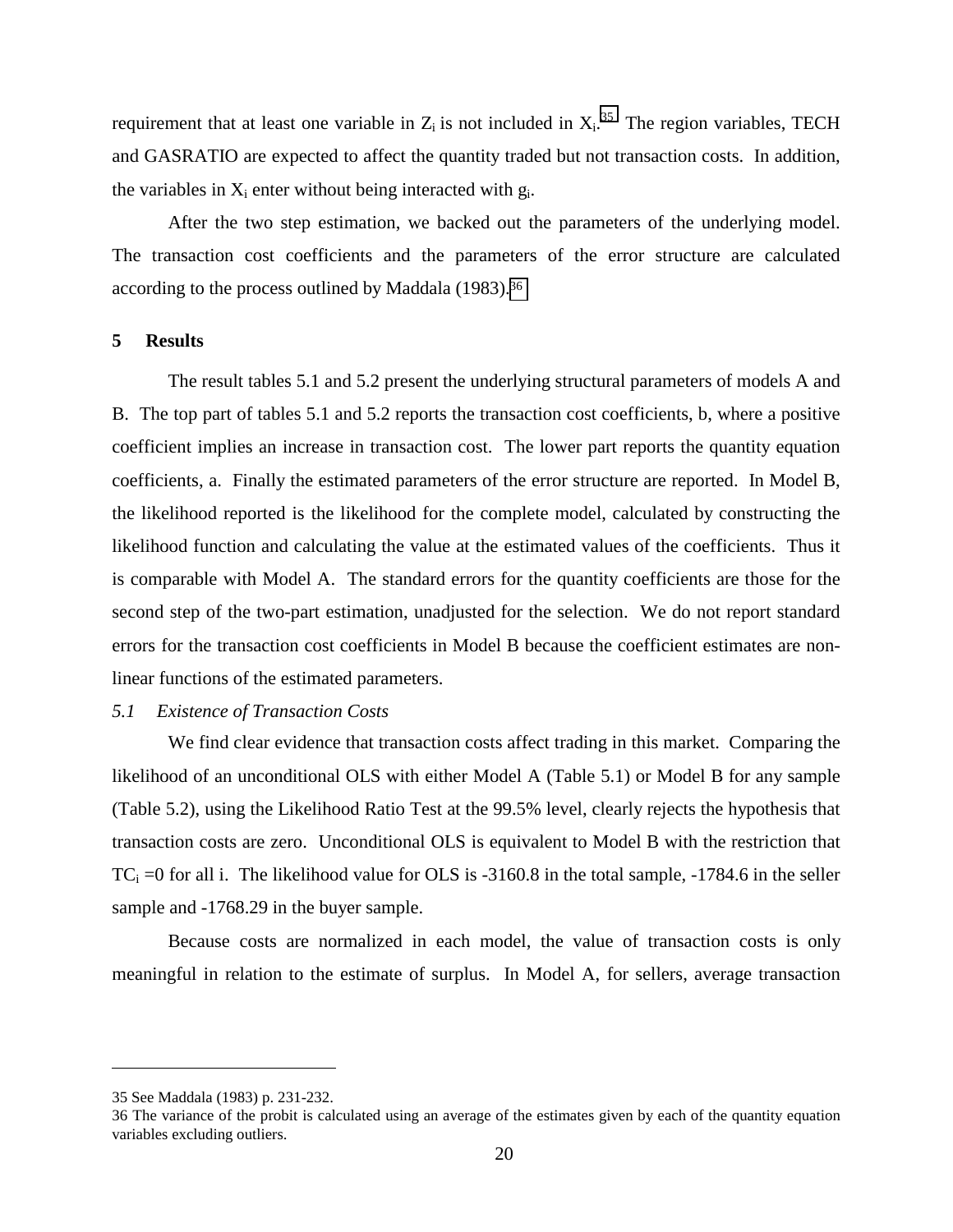costs are 31% of average surplus.37 In Model B for sellers, average potential transaction costs are 33% of average potential surplus. For the total sample, in Model B they are estimated at 53%. Of course transaction costs are incurred only if trading occurs and they vary among refineries. These are an upper bound on efficiency losses from first-trade transaction costs.

#### *5.2 Quantity Equation (Equations 4.2 and 4.5)*

The following results are roughly consistent across models and samples. GASRATIO, reflecting the degree of specialization in gasoline production, significantly reduces the amount of lead sold as expected, in the Model A estimates. GASRATIO is of the expected signs though insignificant, in Model B. The region variables increase net selling in both models, when they are significant. This is consistent with the omission of the Louisiana Gulf, as noted above.

TECH, reflecting the sophistication of technology, is generally insignificant. Where it is significant, more specialized equipment for replacing lead results in higher amounts of lead being bought. The lack of significance of TECH, and the unexpected sign, is likely to be due to the endogenous relationship between technology and unobservable outputs.

An interesting and counter-intuitive result is that larger refineries and companies within our sample do not appear to sell more lead permits. Within our sample, the effects of size seem to be primarily on the volume not direction of trade. Larger refineries, REFSIZE, trade smaller quantities per gallon of leaded gasoline production; they both buy and sell less. This may be due to greater diversification within larger refineries. Diversification allows them to respond cheaply to shocks in lead demand through internal adjustments. In contrast, refineries within large companies, COSIZE, tend to trade more both when buying and when selling. This is likely to be a response to greater specialization by refineries within large companies. In the second year, YEAR, both buying and selling increases, possibly indicating greater variance in valuations of lead as some refineries adjust faster than others.38

#### *5.3 Causes of Transaction Costs (Equation 3.10)*

 $\overline{a}$ 

The likelihood ratio test strongly suggests that transaction costs exist. Some evidence suggests they vary systematically across refineries. The number of refineries in the company,

<sup>37</sup> In the selling sample average transaction costs are 0.9 while average surplus is 2.9. In the selling sample for Model B, average transaction costs are 3 out of average surplus of 9.

<sup>38</sup> The larger trades by larger companies and in the second year also could reflect an effect of transaction costs on trading, that is beyond the scope of our model. Transaction costs may bias firms toward smaller trades, or only one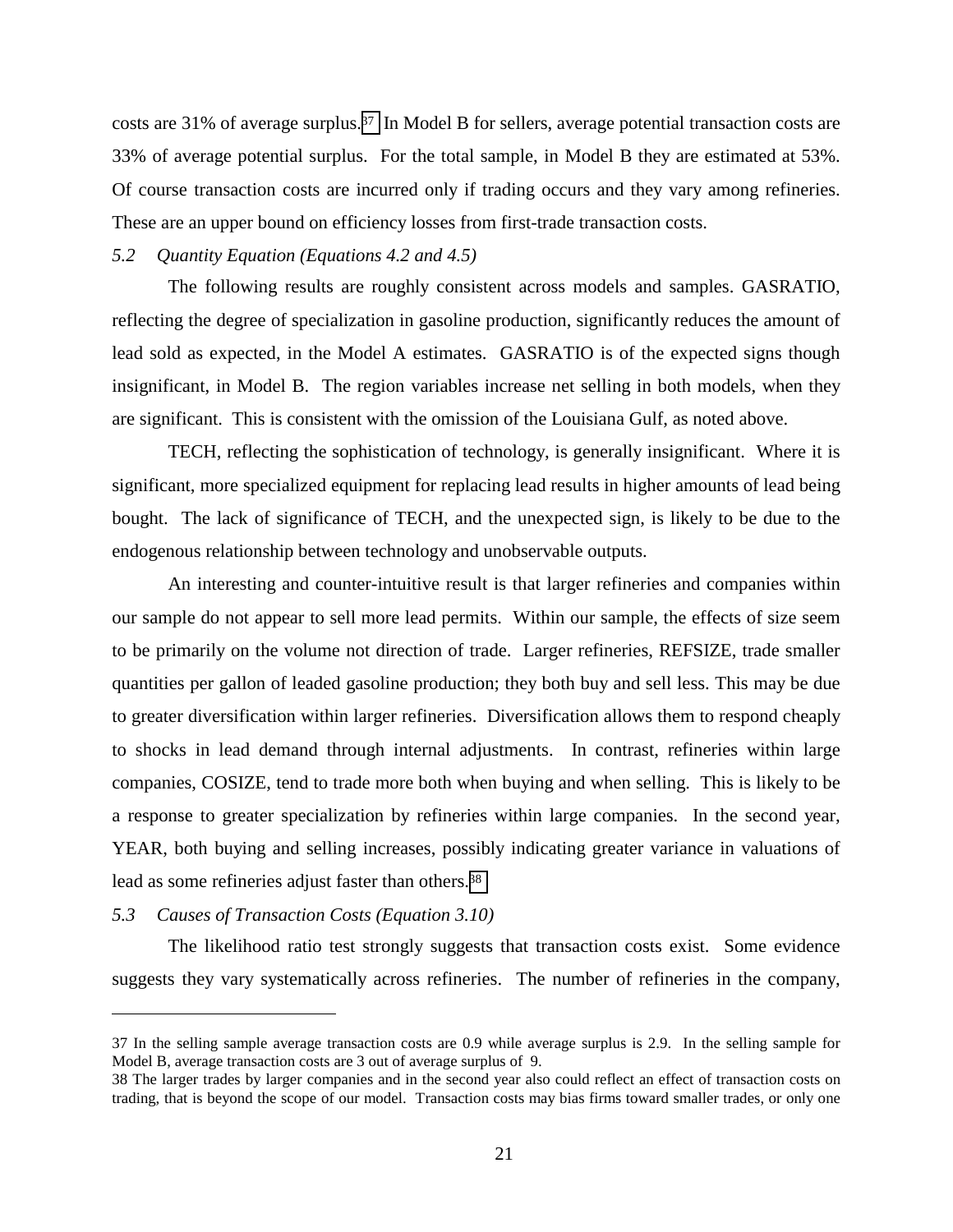NREFINCO, increases the potential for internal trading. It significantly reduces estimated transaction costs in Models A and B, except where refinery size is excluded. An additional refinery reduces transaction costs by 55% of surplus. A one standard deviation increase in the number of refineries raises the probability of trading by 0.26.

YEAR has the expected negative sign in both models, except for the buyer subsample where there appears to be a small increase in transaction costs over time. Transaction costs generally fall in the second year, but the effect is mostly insignificant.

In Model A, and Model B for sellers, the size of the refinery, REFSIZE, has a negative, large and significant effect on transaction costs. In Model A, a one standard deviation rise in the size of a refinery reduces transaction costs by 183% of average surplus. The probability of trading rises by 0.37 due to the fall in transaction costs. However, large refineries tend to trade less when they do trade. Thus they tend to get smaller surpluses. This surplus effect lowers the probability of trading by 0.078 for a one standard deviation rise in refinery size. Despite this, nearly all large refineries trade in every quarter. The effect of refinery size on transaction costs in the total and buyer samples for model B is unexpectedly positive. The buyer and total samples had very unstable likelihood functions in both Models A and B so we regard these results as less robust.

The size of company, COSIZE, has the expected negative effect on transaction costs in most cases (not for buyers, or in one seller specification), but is not significant. Company size is correlated with refinery size and number of refineries in company. Overall, the evidence weakly supports our contentions that larger refineries, refineries in large companies and refineries in companies with many refineries face lower transaction costs.

#### **6 Interpretation and Conclusion**

 $\overline{a}$ 

#### *6.1 Implications for cost effectiveness*

The potential level of market efficiency is important to policy makers when designing environmental regulation. They need to choose between three major regulatory approaches, permits, taxes and command and control. The issues involved in this choice have been discussed

trade rather than multiple trades. Lower transaction costs may affect quantity traded as well as the probability of making the first trade.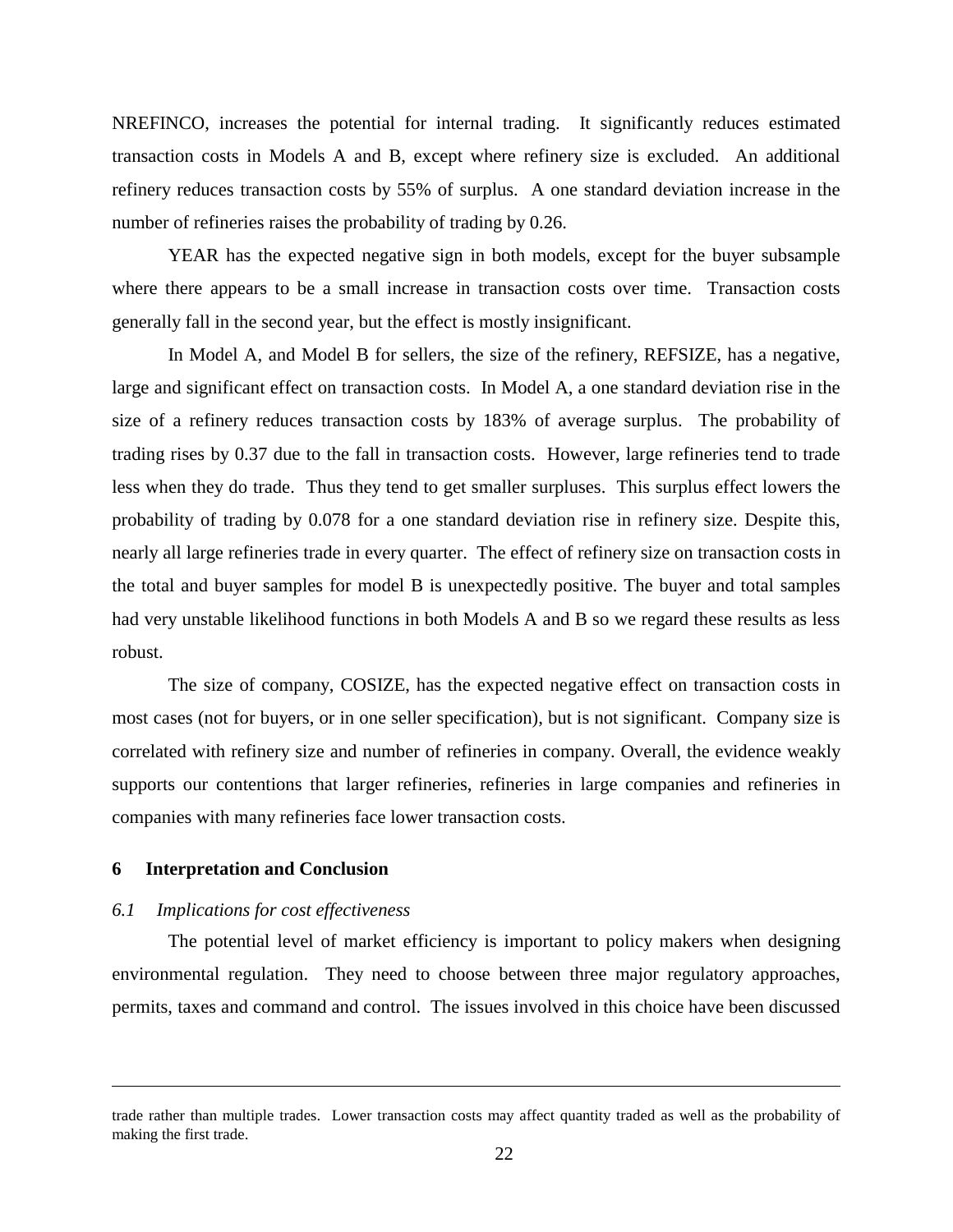extensively in the literature.<sup>39</sup> These choices involve considerations of cost effectiveness, distributional issues that affect political feasibility, and concerns about the certainty of the cost and environmental outcome.40 Taxes have the advantage of low transaction costs and hence higher cost effectiveness. However, as well as leading to environmental uncertainty, taxes often suffer from the problem that the distribution of costs cannot be controlled by politicians, and the groups that will be taxed may be needy or powerful.<sup>41</sup> If the regulator sets standards on technology of particular companies, he has considerable discretion in the distribution of costs as well advantages in monitoring, but standards impose serious efficiency costs. Tradable permit markets offer a way to achieve flexibility in the distribution of costs through the initial distribution of permits, while also achieving cost effectiveness.

Traditionally, when analysis is done to compare tradable permits to other forms of regulation it is assumed that the permit market will achieve the least cost outcome and hence be as cost effective as taxation. Our results suggest that this may be a fair approximation for some players but not all. The inclusion of transaction costs does improve the explanatory power of the model.

Tables 6.1, 6.2 and 6.3 give overall simulation results on market efficiency. In 6.1 we see that in the total sample, 79 percent of refineries trade. The 'quantity' measure, %Q, is the model estimate of quantity actually traded, compared with estimated total latent/potential trade,  $\frac{Q_i}{Q_i}$ *i Q Q*  $\hat{2}^*$  $\frac{\hat{Q}_i}{\cdot}$  . The 'surplus' measure, %Surp, is estimated realized surplus net of transaction costs as a percentage of estimated latent surplus, *i i V*  $\hat{V}^*$  -  $\hat{TC}$ \*ˆ  $\frac{1 (if \hat{S}^* > 0)(\hat{V}^* - T\hat{C}_i)}{2}$ . For the total sample, Model B

predicts quantity and net surplus efficiency of 85 percent and 72 percent respectively.42

In Tables 6.2 and 6.3 we look at the selling and buying samples. 67 percent of the selling sample trade.<sup>43</sup> In the buyer and seller samples, trading efficiency is biased downward relative to

-

<sup>39</sup> e.g. Stavins and Whitehead (1992).

<sup>40</sup> See Weitzman (1974) and an extension in Stavins (1995).

<sup>41</sup> For a discussion of the political and distributional issues as well as other issues related to the choice of regulatory instrument see Hahn and Noll (1990) and Hahn and Stavins (1991). For discussion in the context of US climate change policy see Cramton and Kerr (1998).

<sup>42</sup> However the model under-predicts trading participation (70%) so these efficiency estimates are also underestimates.

<sup>43</sup> The models predict the proportion trading fairly accurately (74% for Model A and 69% for Model B).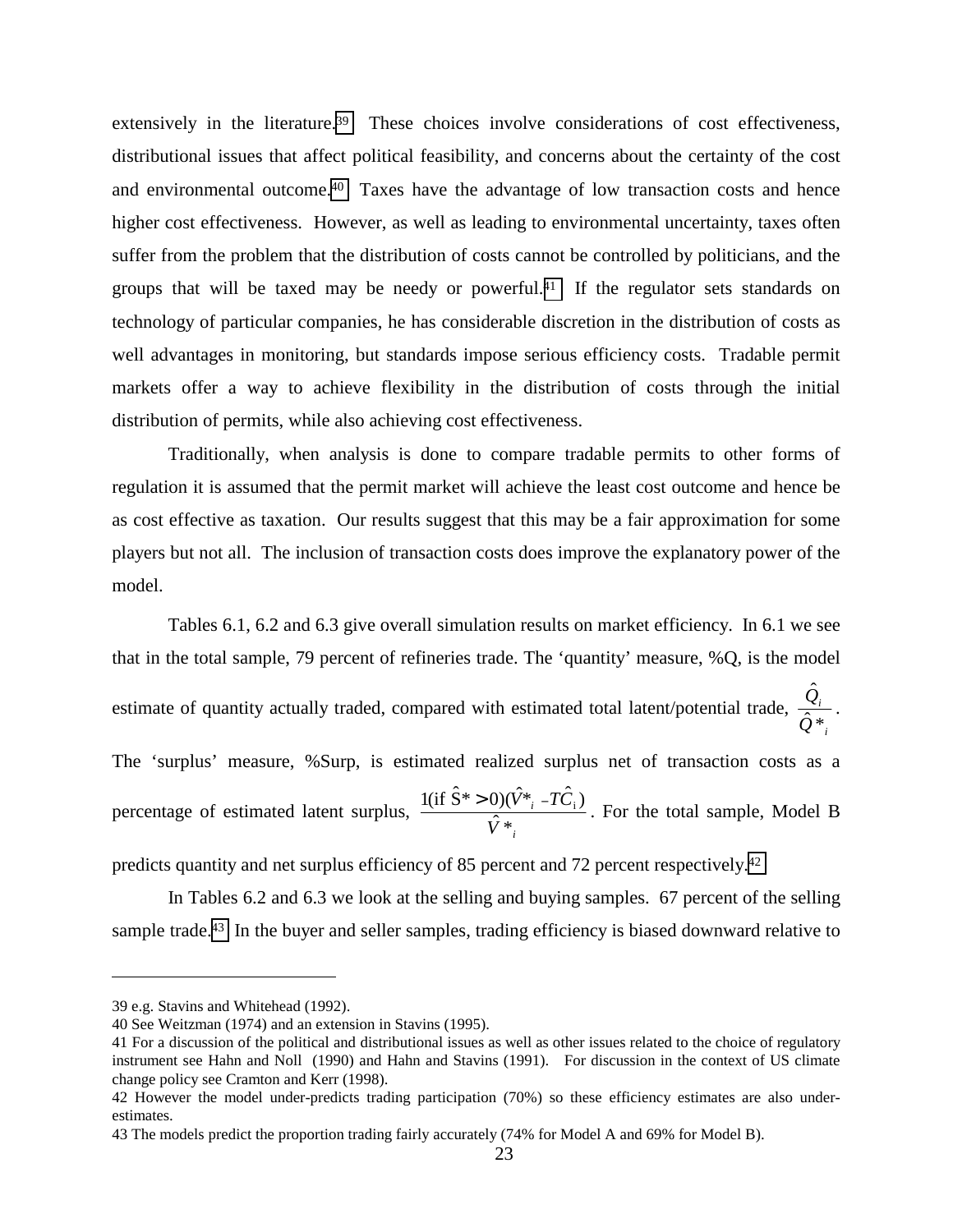the total sample because each sub-sample includes all non-traders. The models predict that around 90 percent of latent quantity is sold, and 80-90 percent of possible net surplus is achieved. In the buyer sample, 63 percent trade, we estimate that 95 percent of latent quantity is actually bought, and 76 percent of potential net surplus is realized.44

The results from Model A are the most stable. The selling results in Model A are consistent in sign with the selling results in Model B. Both predict trading efficiency quite well. Therefore we have the most confidence in the results on the seller sample. Using the results from the seller sample suggests high levels of cost effectiveness in this market, between 80 and 90 percent. This is roughly consistent with the downward biased estimate of 72% in the total sample and 76% in the buyer sample. Thus our estimates imply a loss of cost effectiveness from non-trading of around 10 to 20 percent.

In our model, and hence in all of these estimates, we are considering only losses of efficiency from direct transaction costs and from refineries choosing not to trade. The estimates do not take into account inefficient trades due to poor choice of partner, or lower (or higher) quantity traded than optimal. For this reason these are overestimates of trading efficiency.

Our results suggest that the characteristics of the refinery and year affect transaction costs. Tables 6.1 - 6.3 give results of simulations showing how these findings affect overall trading efficiency for specific groups of refineries. Large refineries, large companies, and companies with many refineries, achieve high levels on all measures of efficiency. Transaction costs seem to most affect refineries in small companies or in companies with few refineries, with trading efficiency generally under 60 percent and dropping frequently below 50 percent. Small refineries seem to be less affected. Within our sample, many small refineries are part of large companies. The year of trading appears to have almost no effect on overall trading efficiency.

#### **7 Conclusion**

-

We have used selection models to identify 'first-trade' transaction costs (the cost of making one trade rather than none) and analyze the sources of such transaction costs. We have produced rough estimates of the cost-effectiveness impact of first-trade transaction costs in the US market for lead permits. We find significant evidence for the existence of first-trade transaction costs. Within our sample of generally larger companies, the loss of cost effectiveness

<sup>24</sup> 44 The model predicts 62% trading.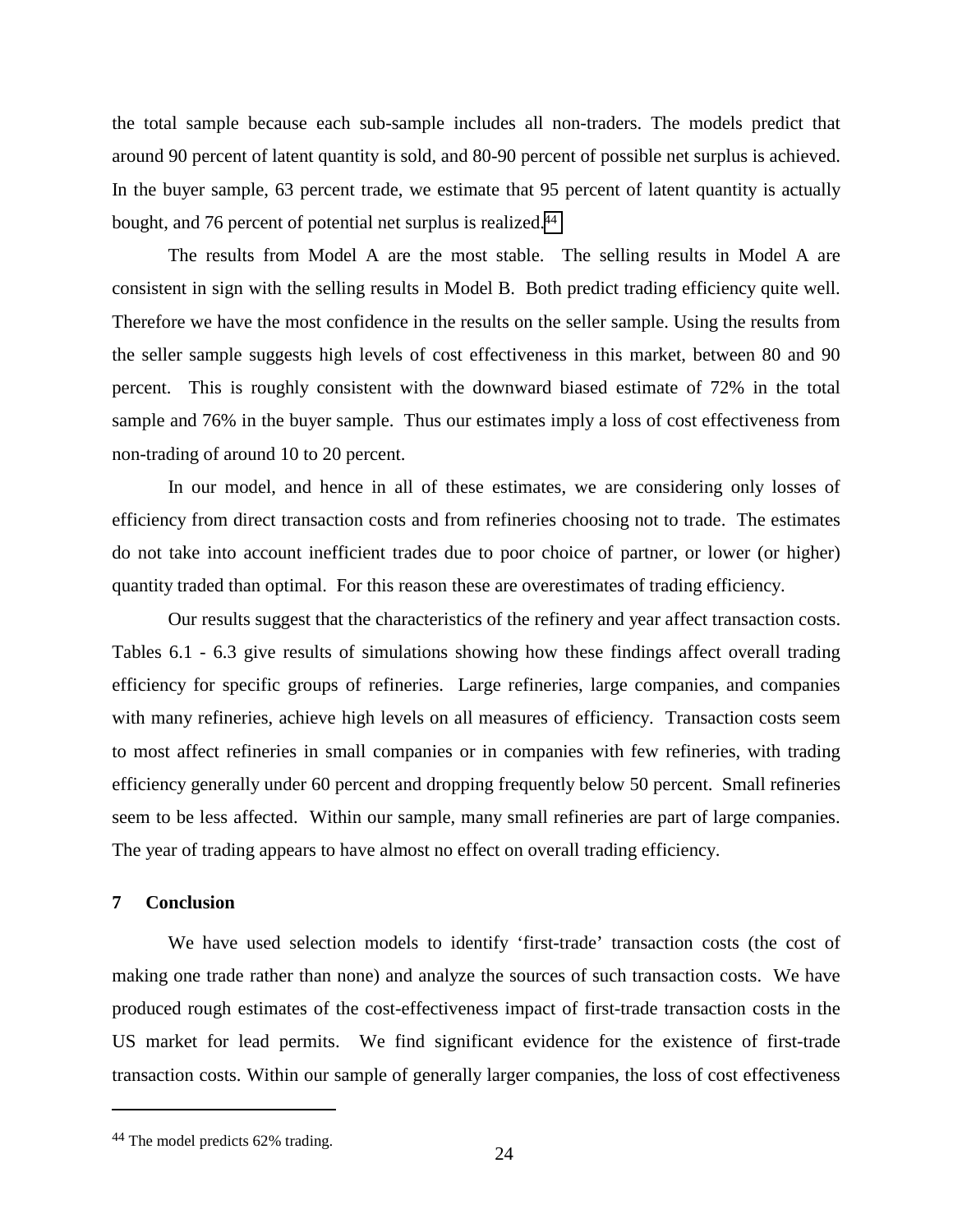from these costs is around 10 to 20 percent. We also find some evidence that first-trade transaction costs are dependent on the characteristics of traders and the market in theoretically predictable ways. The losses of cost effectiveness are highest for refineries in companies with few refineries and refineries in small companies.

Our results provide empirical support for the contention that tradable permit markets can be a cost-effective regulatory mechanism. Permit markets are quite efficient in a simple active market such as that in the lead-trading program. Markets probably work most efficiently where the information flows are good and where legal risk is minimized by good enforcement, for example among and within large companies.

On the other hand, our results can also be used to extrapolate to markets where trading conditions are not or will not be so favorable. The lead permit market was very close to a textbook tradable permit market. However, even in the lead permit market, some agents faced high transaction costs, and suffered significant efficiency losses. If a market were composed of small, unsophisticated players, or players with few existing connections among themselves, we might expect their behavior to reflect and exaggerate the behavior of the small players in our sample. This is consistent with the low trading levels observed in the EPA Emissions Trading program.45

Tradable permit markets can be a cost-effective instrument for environmental regulation. They may, however, be less cost-effective when the potential traders are unsophisticated and poorly integrated, and where there is poor enforcement or under-developed brokerage and trading mechanisms.

<sup>45</sup> For analysis of the EPA emissions program see Hahn and Hester (1989) and Foster and Hahn (1995).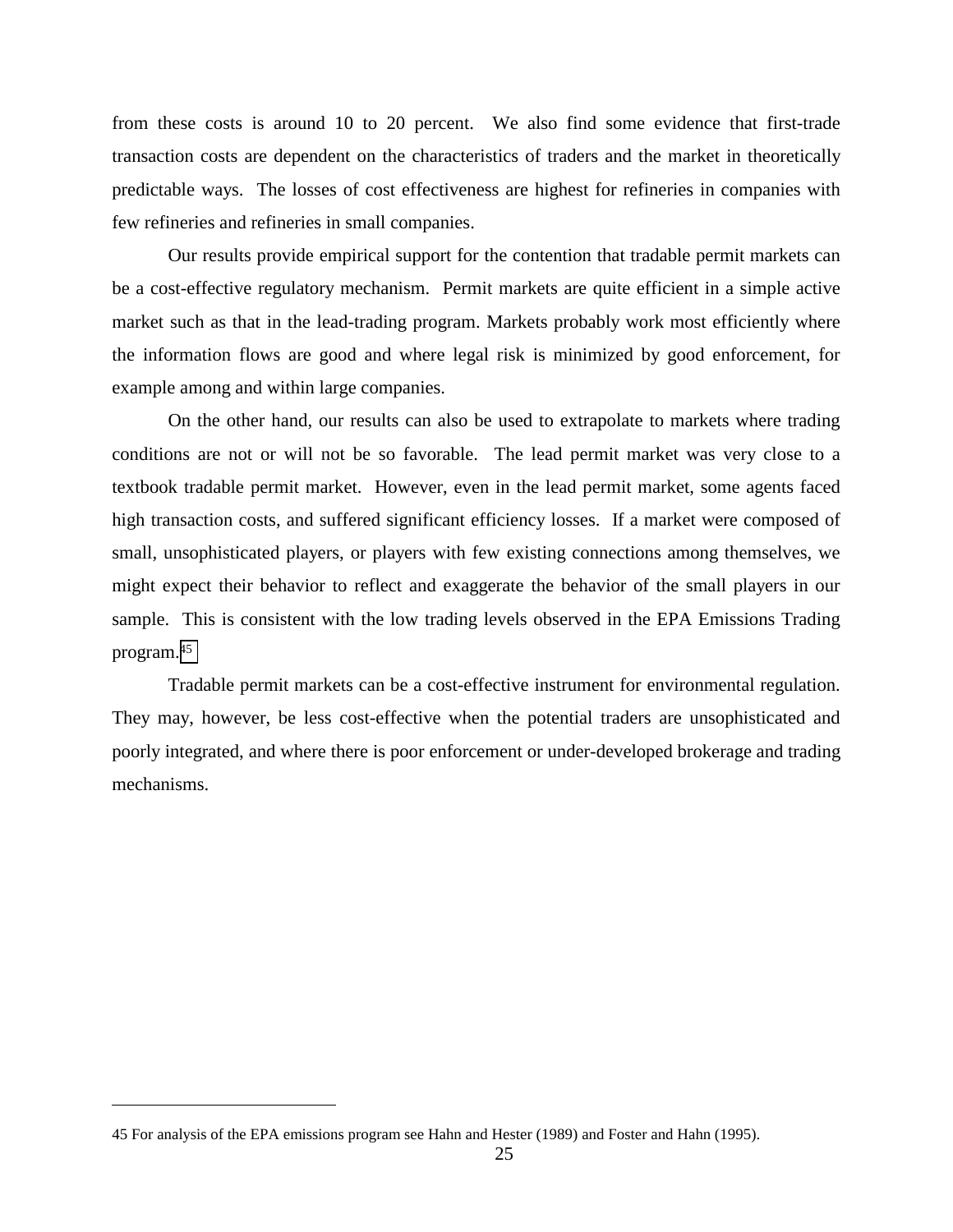#### **References**

- Amemiya, T. (1985) *Advanced Econometrics*. Harvard University Press, Cambridge MA.
- Atkinson, S., and Tietenberg, T. (1991) "Market Failure in Incentive Based Regulation: The Case of Emission Trading." *J. of Environmental Economics and Management*, 21
- Bailey, Elizabeth M. (1996) "Allowance Trading Activity and State Regulatory Rulings: Evidence from the U.S. Acid Rain Program" MIT-CEEPR 96-002 Working Paper, March
- Coase, R. H. (1937 ) "The Nature of the Firm." *Economica* N. S. 4,: 386-405.
- \_\_\_\_\_\_\_\_\_\_ (1960) "The Problem of Social Cost." *J. of Law and Econ.* 3
- Cramton, Peter and Suzi Kerr (1998) "A Tax-Cut Auction for the Environment: How and why to auction CO2 emissions permits" Resources for the Future Discussion Paper 98-34

Dales, J. (1968) *Pollution, Property and Prices* (Toronto: University Press)

- Foster Vivien, and Robert W. Hahn (1995) "Designing More Efficient Markets: Lessons from Los Angeles Smog Control" *Journal of Law and Economics* 38 (1) April pp. 19 - 48
- Government Accounting Office, (1986) Report to the Chairman, Subcommittee on Oversight and Investigations, Committee on Energy and Commerce, House of Representatives. "Vehicle Emissions EPA Program to Assist Leaded-Gasoline Producers Needs Prompt Improvement." GAO/RCED-86-182, August
- Hahn, Robert W. and Hester, Gordon L. (1989) "Marketable Permits: Lessons for Theory and Practice." *Ecology Law Quarterly* 16
- \_\_\_\_\_\_\_\_\_\_\_\_\_\_and Roger G. Noll (1990) "Environmental Markets in the Year 2000" *Journal of Risk and Uncertainty* 3, pp. 351 - 367
- \_\_\_\_\_\_\_\_\_\_\_\_\_\_ and Robert N. Stavins (1991) " Incentive-based Environmental Regulation: A New Era from a Old Idea" *Ecology Law Quarterly* 18(1), pp. 1 - 42
- Joskow, Paul L., Richard Schmalensee, (1997) "The Political Economy of Market-Based Environmental Policy: The U.S. Acid Rain Program" *Journal of Law and Economics*, forthcoming.
- Joskow, Paul L., Richard Schmalensee, and Elizabeth M. Bailey (1996), "Auction Design and the Market for Sulfur Dioxide Emissions" Working Paper, MIT-CEEPR 96-007WP.
- Kerr, Suzi C. and David Maré (1996) "Efficient Regulation Through Tradable Permit Markets: The United States Lead Phasedown" Department of Agricultural and Resource Economics, University of Maryland at College Park, Working Paper 96-06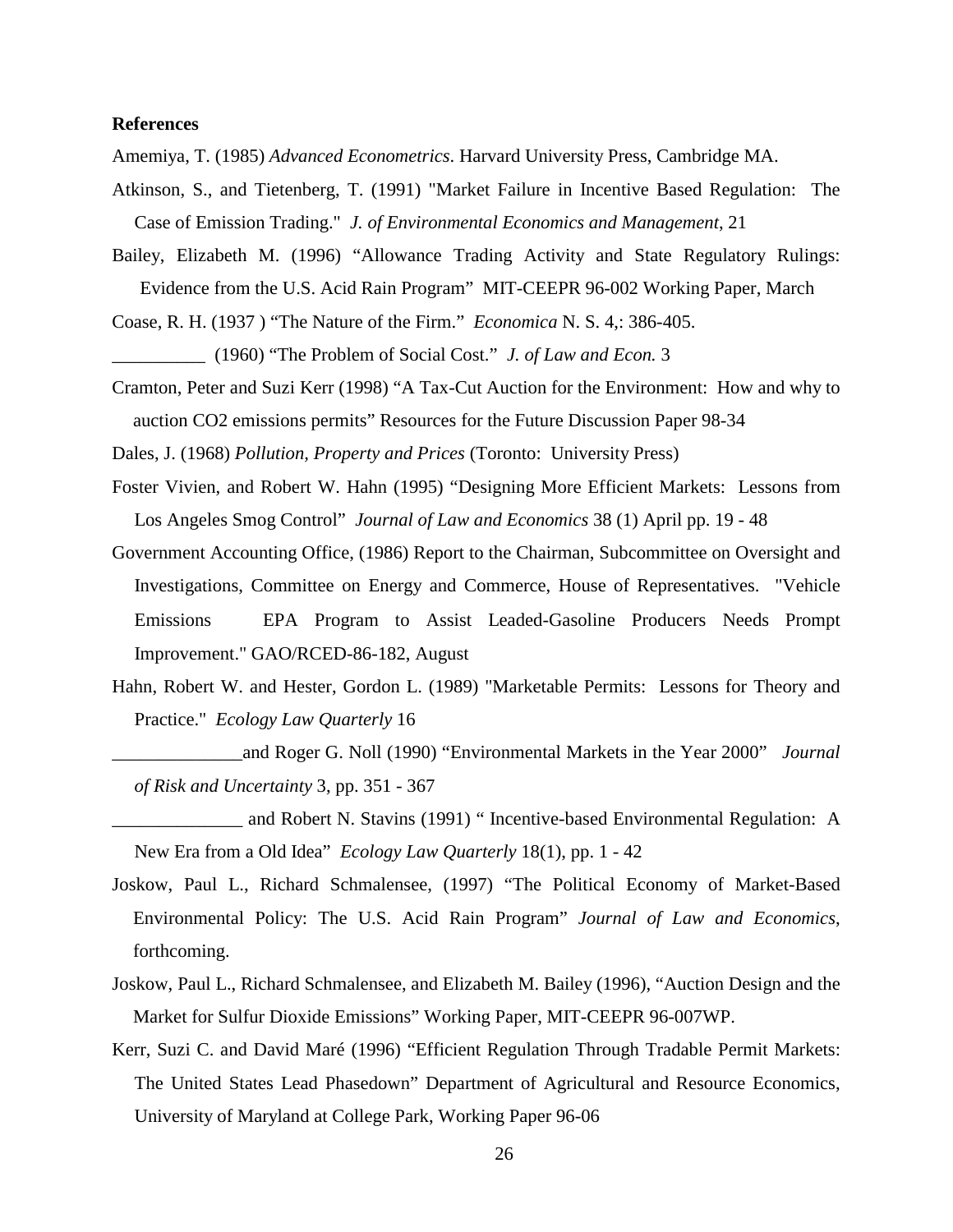- Kneese, Allen V., and Charles L. Schultze (1975) *Pollution, Prices and Public Policy* (Washington D.C.: Brookings Institution)
- Maddala G.S. (1983) *Limited-Dependent and Qualitative Variables in Econometrics* Econometric Society Monograph No. 3 (Cambridge University Press: New York)
- Montgomery, David W. (1972) "Markets in Licenses and Efficient Pollution Control Programs." *J. of Econ. Theory*, 5
- Pennwell Publishing Company (1991) *Worldwide Refining and Gas Processing*
- Schwartz, J., Pitcher, H., Levin, R., et al. (1985) "Costs and Benefits of Reducing Lead in Gasoline: Final Regulatory Impact Analysis." EPA-230-05-85-006; U.S. Environmental Protection Agency: Office of Policy Analysis; pp. 1-6 - 1-12.
- Stavins, Robert. N. (1995) "Transaction Costs and Tradable Permit Markets." *Journal of Environmental Economics and Management*
	- \_\_\_\_\_\_\_\_\_\_\_\_\_\_\_\_ (1995) "Correlated Uncertainty and Policy Instrument Choice" *Journal of Environmental Economics and Management*
	- \_\_\_\_\_\_\_\_\_\_\_\_\_\_\_\_ (1997) "What Can We Learn from the Grand Policy Experiment?: Positive and Normative Lessons from SO2 Allowance Trading," *Journal of Economic Perspectives*, forthcoming.
	- \_\_\_\_\_\_\_\_\_\_\_\_\_\_ and Bradley W. Whitehead (1992) "Pollution Charges for Environmental Protection: A Policy Link between Energy and Environment" *Annual Review of Energy and the Environment* 17, pp. 187 - 210
- Tietenberg, Tom. (1985) *Emissions Trading: An Exercise in Reforming Pollution Policy*  Washington: Resources for the Future
- US Department of Energy, *Oil and Gas Journal* 1984 -1987
- US Department of Energy, Energy Information Administration *Petroleum Supply Annual* 1982 1987.
- US Department of Energy, Energy Information Administration Office of Oil and Gas, Refinery Evaluation Modeling System (REMS) Model Documentation 1984.
- US EPA Quarterly Reports on Lead in Gasoline.
- Weitzman, Martin L. (1974) "Prices vs. Quantities." *Review of Economic Studies* 41
- Williamson, Oliver E. and Winter, Sidney G. eds. (1993) *The Nature of the Firm: Origins, Evolution and Development* (Oxford University Press: New York).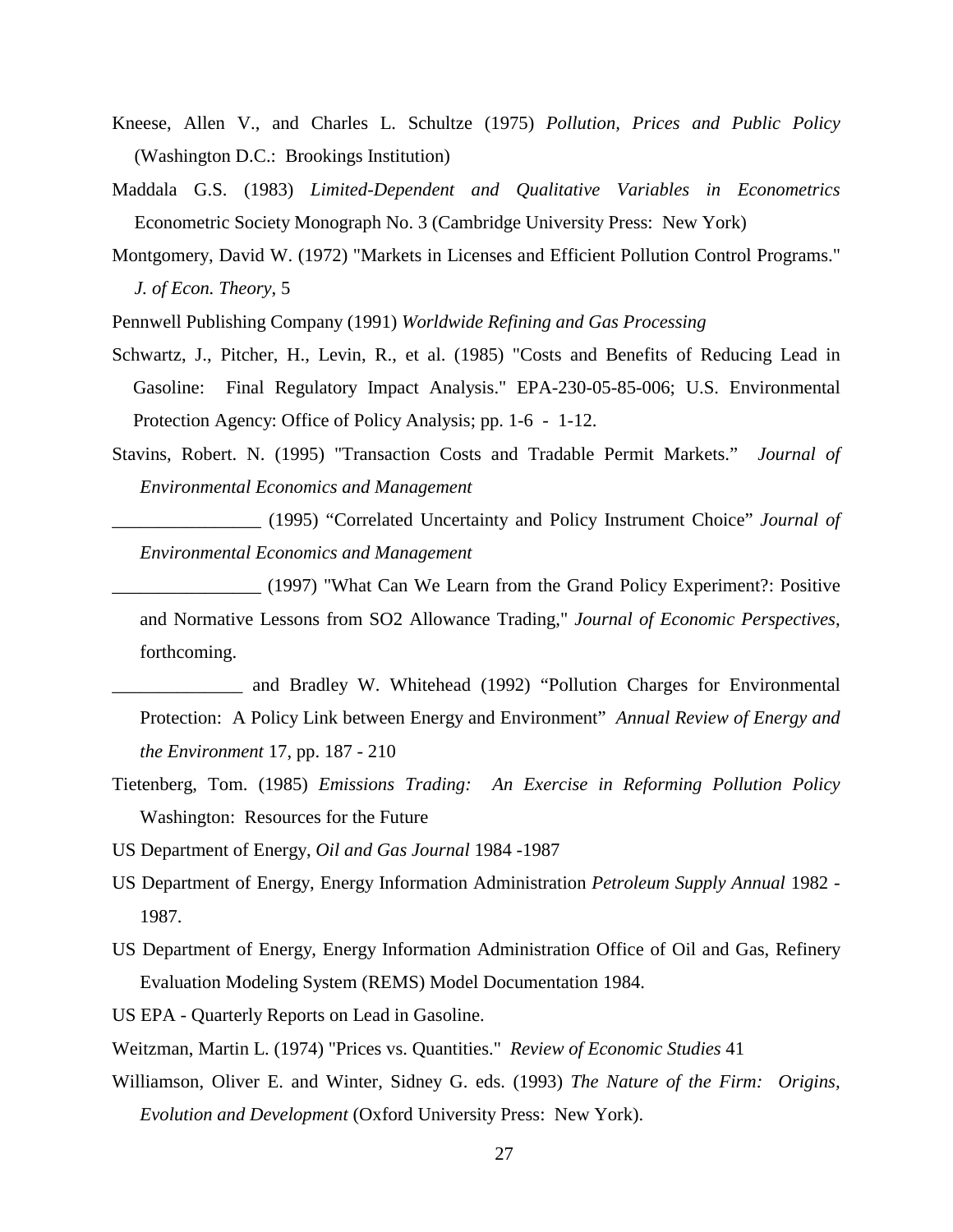## **8 Figures and Tables**

## **Figure 3.1 Optimal Trading with No Transaction Costs**



**Figure 4.1 Distribution of Number of Trades Per Quarter** 

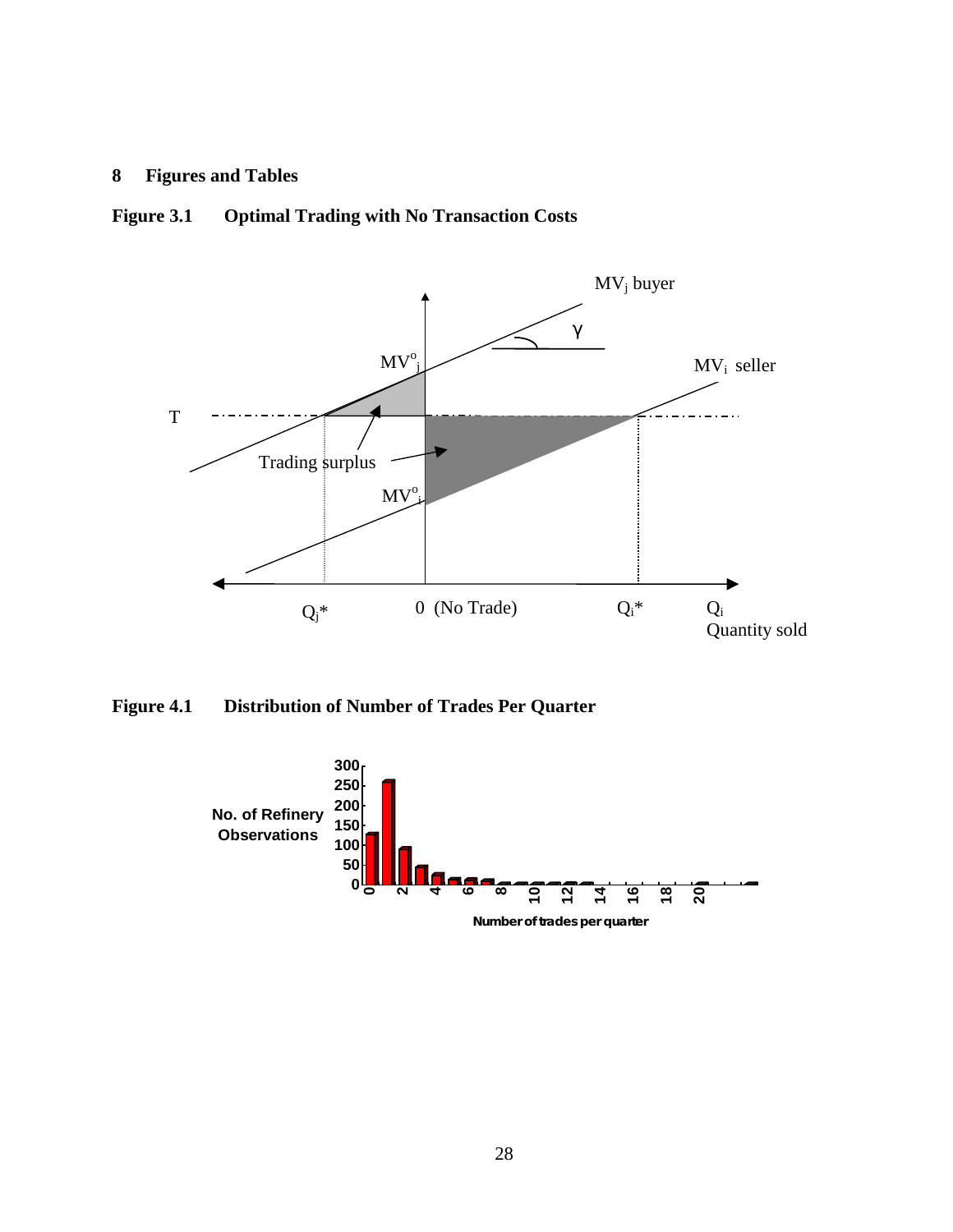| Characteristic                         | <b>Sample</b>                 | <b>Aggregate</b>      | <b>Percent</b> |
|----------------------------------------|-------------------------------|-----------------------|----------------|
| Number of Companies                    | 30                            | 110                   | 27%            |
| Number of Refineries                   | 87                            | 191                   | 46%            |
| <b>Total Capacity</b>                  | 10.46 m $b$ /cd <sup>47</sup> | $16.2 \text{ m}$ b/cd | 65%            |
| <b>Average Capacity</b>                | $0.13$ m b/cd                 | $0.085$ m b/cd        |                |
| Average Number of                      | 4.6                           | 1.8                   |                |
| Refineries in company                  |                               |                       |                |
| Jul. 1983 - Dec. 198448                |                               |                       |                |
| Number of sellers <sup>49</sup>        | 36.5                          | 71                    | 51%            |
| Total Quantity Sold <sup>50</sup>      | 5.5 b grams                   | 9 b grams             | 61%            |
| Number of buyers <sup>37</sup>         | 29                            | 52                    | 56%            |
| <b>Total Quantity Bought</b>           | 3.8 b grams                   | 8 b grams             | 47%            |
| <b>Total Market Number</b>             | 700                           | 1457                  | 48%            |
| of Trades                              |                               |                       |                |
| Average Size of Trade                  | 9.5 m grams                   | 7 m grams             |                |
| <b>Leaded Gasoline</b><br>36 b gallons |                               | 68 b gallons          | 53%            |
| Production                             |                               |                       |                |

### **Table 4.1 Characteristics of Sample for years 1983-84**<sup>46</sup>

## **Table 4.2 Number of refineries observed not trading, buying, and selling**

| 7  |
|----|
| 5  |
|    |
| 25 |
| 6  |
| 10 |
|    |
| 33 |
| 87 |
|    |

<sup>46</sup> These characteristics are based on data on the industry at 1 January 1986 from the Petroleum Supply Annual.

<sup>47</sup> Million barrels per calendar day.

<sup>48</sup> The period is limited here because aggregate data is available only from July 1983 onward. This includes only refiners with capacity over 5000 b/c.d.

<sup>49</sup> This is the average number of refineries which sell (buy) per quarter.

<sup>50</sup> Quantity sold is not equal to quantity bought because there are entities other than refineries in the market.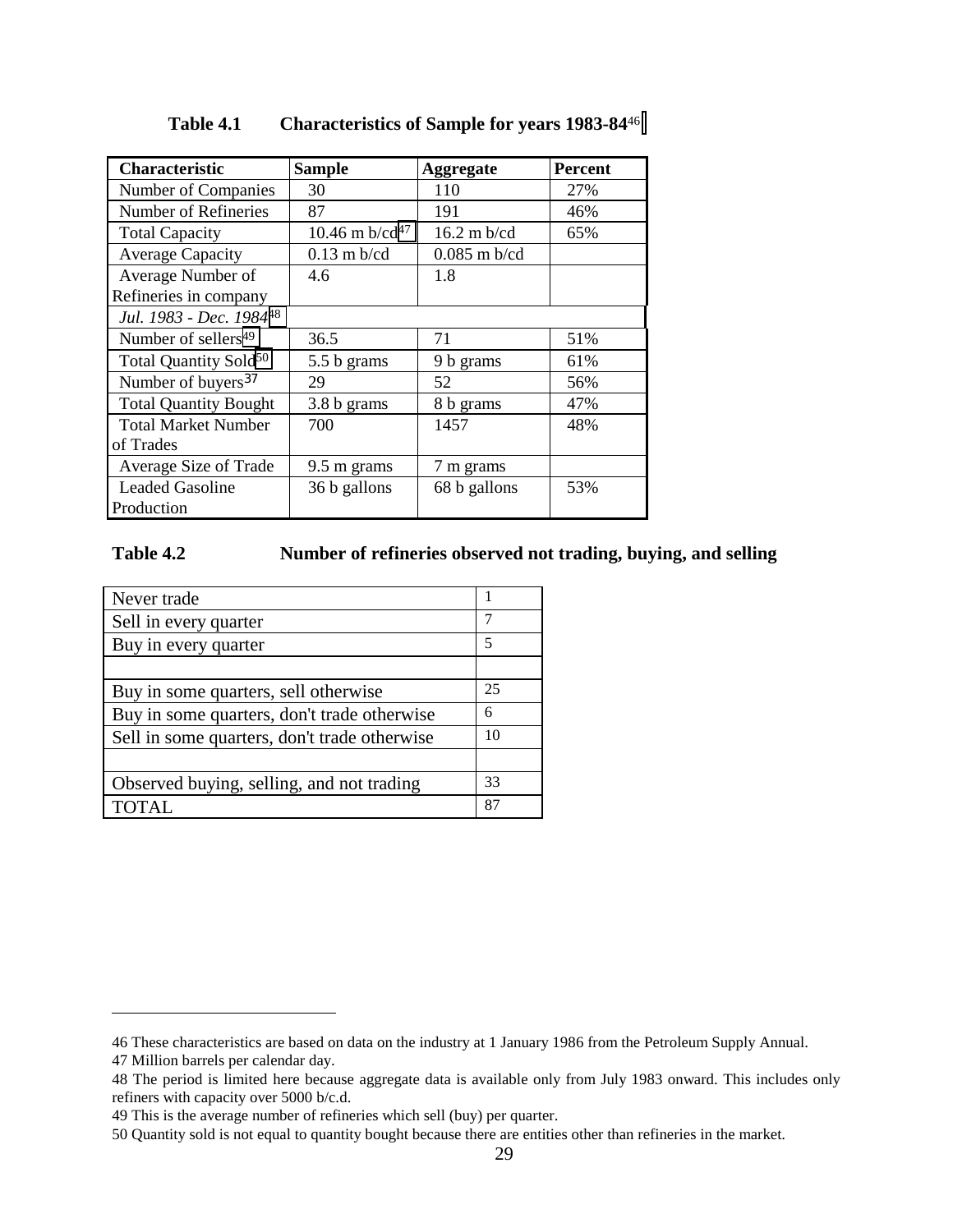| <b>Variable</b> | <b>Definition</b>                                | <b>Total</b>    | <b>Seller</b>   | <b>Buyer</b>    |
|-----------------|--------------------------------------------------|-----------------|-----------------|-----------------|
|                 |                                                  | <b>Sample</b>   | <b>Sample</b>   | <b>Sample</b>   |
|                 |                                                  |                 |                 |                 |
|                 |                                                  | <b>Mean</b>     | <b>Mean</b>     | <b>Mean</b>     |
|                 |                                                  | (std dev)       | (std dev)       | (std dev)       |
| $\Sigma$ Q      | Net permits sold (m grams)                       | 0.28            | 15.16           | $-16.66$        |
|                 |                                                  | (37.8)          | (20.63)         | (38.81)         |
|                 | Absolute value of quantity traded                | 19.19           | 15.16           | 16.66           |
|                 |                                                  | (32.61)         | (20.63)         | (38.81)         |
| <b>LEADED</b>   | Quantity of leaded gasoline produced             | 88.82           | 81.80           | 86.66           |
|                 | (m gallons)                                      | (74.66)         | (60.02)         | (85.20)         |
| <b>REFSIZE</b>  | Refinery crude capacity (m b/cd)                 | 0.12            | 0.11            | 0.12            |
|                 |                                                  | (0.12)          | (0.10)          | (0.12)          |
| <b>COSIZE</b>   | Total Capacity of company (m b/cd)               | 0.66            | 0.63            | 0.60            |
|                 |                                                  | (0.46)          | (0.46)          | (0.46)          |
| <b>NREFINCO</b> | Number of Refineries in Company                  | 4.61            | 4.40            | 4.42            |
|                 |                                                  | (2.21)          | (2.24)          | (2.31)          |
| <b>YEAR 84</b>  | Dummy for 1984                                   | 0.50            | 0.51            | 0.49            |
|                 |                                                  | (0.50)          | (0.50)          | (0.50)          |
|                 | <b>Variables Interacted with Leaded Gasoline</b> |                 |                 |                 |
|                 | <b>Production</b>                                |                 |                 |                 |
| <b>REFSIZE</b>  | Refinery crude capacity (m b/cd)                 | 17.79           | 13.18           | 19.43           |
|                 |                                                  | (29.83)         | (20.99)         | (34.25)         |
| <b>COSIZE</b>   | Total Capacity of company (m b/cd)               | 69.64           | 59.78           | 68.36           |
|                 |                                                  | (85.08)         | (68.72)         | (96.27)         |
| <b>TECH</b>     | High Octane producing capacity                   | 16.56           | 15.07           | 16.09           |
|                 |                                                  | (14.01)         | (11.38)         | (15.68)         |
| <b>GASRATIO</b> | Gasoline production relative to total            | 180.27          | 173.42          | 175.42          |
|                 | capacity                                         | (186.09)        | (169.59)        | (204.56)        |
| YEAR84          | Dummy for 1984                                   | 40.81           | 39.23           | 38.89           |
| <b>EAST</b>     | <b>East Coast</b>                                | (62.61)<br>8.28 | (56.48)<br>8.15 | (65.26)<br>8.33 |
|                 |                                                  | (27.67)         | (27.81)         | (28.20)         |
| <b>MIDWEST</b>  | IL, IN, KY, MI, OH, TN                           | 11.50           | 11.12           | 11.91           |
|                 |                                                  | (43.14)         | (42.20)         | (42.32)         |
|                 | NTHCNTRL MN, ND, SD, WI                          | 3.03            | 3.65            | 1.41            |
|                 |                                                  | (19.04)         | (22.74)         | (7.89)          |
| <b>SOUTH</b>    | AL, AR, LA Inland, MS                            | 7.54            | 9.04            | 5.84            |
|                 |                                                  | (27.11)         | (30.28)         | (21.68)         |
| <b>TXINLAND</b> | NM, TX Inland                                    | 4.03            | 4.52            | 4.24            |
|                 |                                                  | (18.32)         | (19.43)         | (18.56)         |
| <b>TXGULF</b>   | TX Gulf                                          | 20.22           | 9.47            | 27.17           |
|                 |                                                  | (62.38)         | (39.55)         | (72.71)         |
| <b>LAGULF</b>   | LA Gulf (omitted dummy)                          | 15.63           | 22.71           | 6.22            |
|                 |                                                  | (38.65)         | (45.19)         | (24.33)         |
| <b>WEST</b>     | AK, AZ, CA, HI, NV, OR, WA                       | 4.31            | 5.68            | 2.21            |
|                 |                                                  | (14.59)         | (17.10)         | (10.22)         |
| <b>ROCKIES</b>  | CO, ID, MT, UT, WY                               | 14.27           | 7.44            | 19.33           |
|                 |                                                  | (51.54)         | (32.29)         | (62.60)         |

## **Table 4.3 Definition and Means of Variables**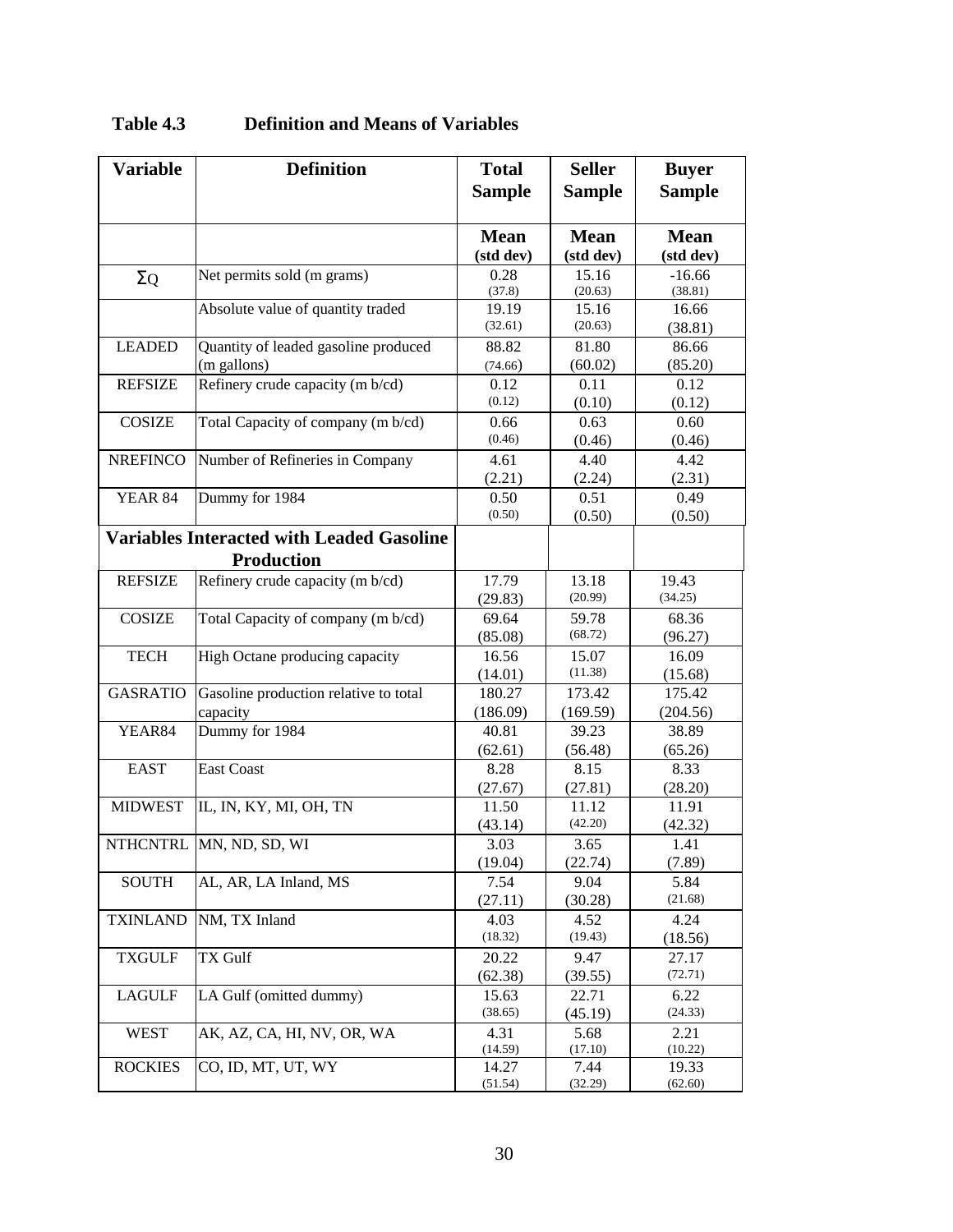| Unit of                                      | Total | <b>Buyers</b> | <b>Sellers</b> | Buy and Sell | Don't Trade |  |
|----------------------------------------------|-------|---------------|----------------|--------------|-------------|--|
| Observation                                  |       |               |                |              |             |  |
| Refinery in a                                | 666   | 252           | 311            | 36           | 139         |  |
| given quarter                                |       |               |                |              |             |  |
| <b>Characteristics of Average Refineries</b> |       |               |                |              |             |  |
| REFSIZE (m b/cd)                             |       | 0.14          | 0.14           | 0.16         | 0.091       |  |
| $COSIZE$ (m $b$ /cd)                         |       | 0.65          | 0.73           | 0.55         | 0.46        |  |
| <b>NREFINCO</b>                              |       | 4.79          | 4.85           | 4.42         | 3.60        |  |
| <b>GASRATIO</b>                              |       | 1.73          | 1.89           | 1.89         | 1.73        |  |
| percentage in 1984                           |       | 51.2          | 49.8           | 58.3         | 51.1        |  |

## **Table 4.4 Basic Trading Statistics for 1983/84 Sample**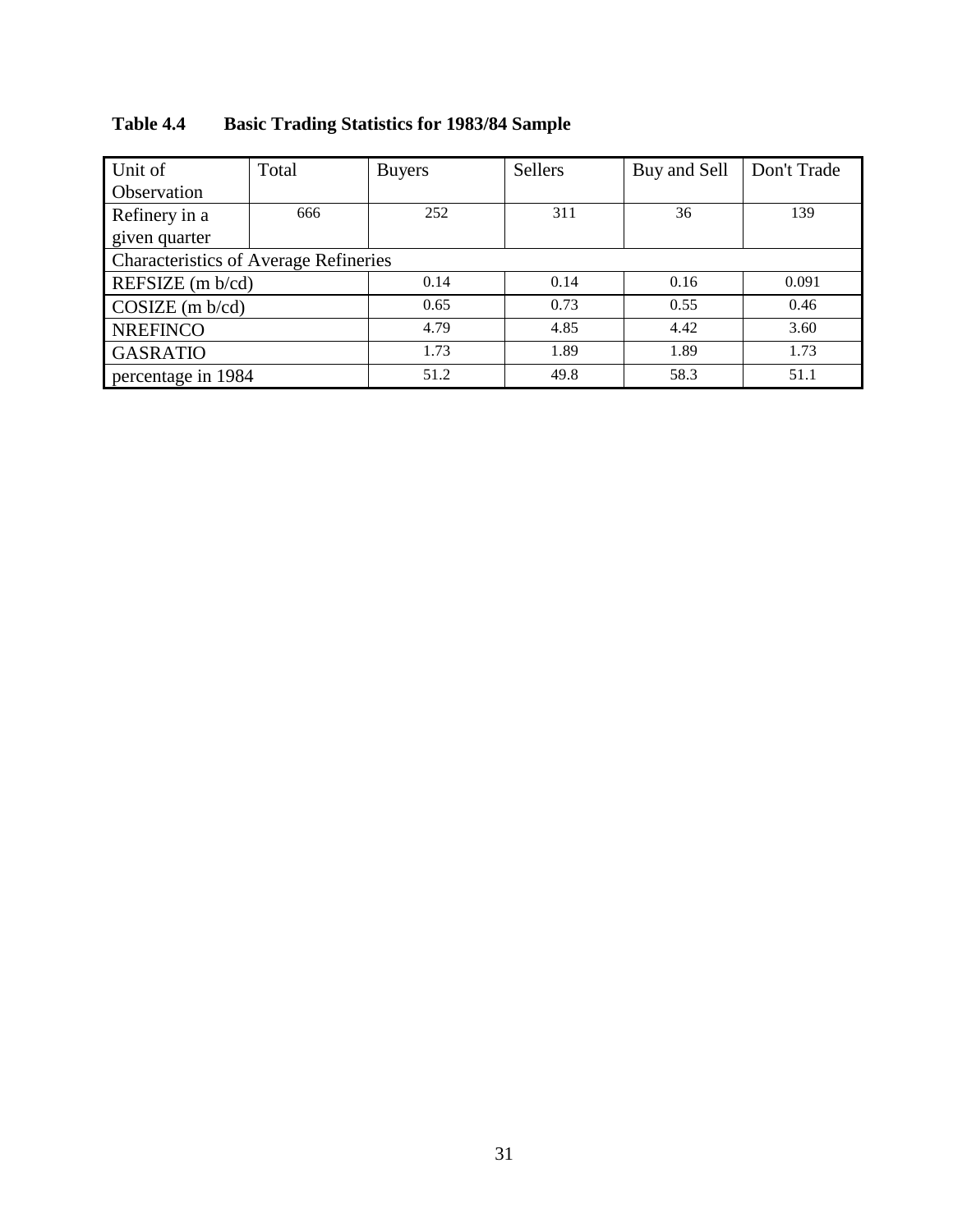| <b>Transaction Costs</b> | I <sub>51</sub>                            | $\mathbf{II}$      | III                                                        |
|--------------------------|--------------------------------------------|--------------------|------------------------------------------------------------|
| <b>CONSTANT</b>          | $8.2**$ (2.2)                              | $7.73**$ (2.06)    | $6.32**$ (2.15)                                            |
| <b>NREFINCO</b>          | $-1.6*(0.81)$                              | $-1.02*(0.47)$     | $-1.35(1.25)$                                              |
| YEAR84                   | $-0.63(0.93)$                              | $-0.77(0.97)$      | $-1.52\#(1.16)$                                            |
| <b>REFSIZE</b>           | $-53**$ (21)                               | $-52.7**$ (22.0)   |                                                            |
| <b>COSIZE</b>            | 4.1(3.6)                                   |                    | $-9.01(19.83)$                                             |
| <b>Quantity Equation</b> | Dependent Variable = Net Quantity Supplied |                    |                                                            |
|                          |                                            |                    | All variables are multiplied by leaded gasoline production |
| $\mathsf{C}$             | $0.24**$ (0.054)                           | $0.24**$ (0.054)   | $0.24**$ (0.055)                                           |
| <b>REFSIZE</b>           | $-0.68**$ (0.11)                           | $-0.68**$ (0.11)   | $-0.68**$ (0.12)                                           |
| <b>COSIZE</b>            | $0.12**$ $\overline{(0.03)}$               | $0.12**$ (0.03)    | $0.12**$ (0.034)                                           |
| <b>TECH</b>              | 0.13(0.19)                                 | 0.14(0.19)         | 0.14(0.19)                                                 |
| <b>GASRATIO</b>          | $-0.037**$ (0.012)                         | $-0.037**$ (0.012) | $-0.036**$ (0.013)                                         |
| <b>EAST</b>              | $0.064*(0.031)$                            | $0.066*(0.031)$    | $0.060*(0.031)$                                            |
| <b>MIDWEST</b>           | $-0.0035(0.03)$                            | $-0.0052(0.033)$   | $-0.010(0.033)$                                            |
| <b>NTHCNTRL</b>          | $0.26**$ (0.046)                           | $0.25**$ (0.046)   | $0.25**$ (0.046)                                           |
| <b>SOUTH</b>             | $0.089**$ (0.036)                          | $0.088**$ (0.036)  | $0.081*(0.036)$                                            |
| <b>TXINLAND</b>          | $-0.029(0.075)$                            | $-0.026(0.076)$    | $-0.033(0.076)$                                            |
| <b>TXGULF</b>            | 0.044(0.035)                               | 0.042(0.035)       | 0.041(0.035)                                               |
| <b>WEST</b>              | $0.11**$ (0.028)                           | $0.11**$ (0.028)   | $0.11**$ (0.028)                                           |
| <b>ROCKIES</b>           | $0.17**$ (0.056)                           | $0.16**$ $(0.057)$ | $0.15**$ (0.058)                                           |
| YEAR84                   | $0.022\# (0.15)$                           | $0.022\# (0.015)$  | $0.022\# (0.015)$                                          |
| $\sigma_{\varepsilon}$   | $17.48**$ (0.70)                           | $17.49**$ (0.72)   | $17.45**$ (0.69)                                           |
| $\sigma_{\mu}$           | $4.89**$ (0.90)                            | $5.21**$ (0.91)    | $5.00**$ (0.94)                                            |
| $Cov(\varepsilon, \mu)$  | $43.52*(20.1)$                             | $48.64**$ (20.78)  | $43.03*(21.05)$                                            |
| $E(\rho_i)$              | $-0.0049(0.21)$                            | $-0.059(0.20)$     | $-0.0012(0.20)$                                            |
| Log Likelihood           | $-1437.9$                                  | $-1438.99$         | $-1442.06$                                                 |
| ${\bf N}$                | 423                                        | 423                | 423                                                        |

**Table 5.1 Model A (Sellers and Non-Traders)** 

 $#$  = Coefficient significant at 90%; \* = Significant at 95%; \*\* = significant at 99%; <sup>52</sup>

<sup>51</sup> The likelihood function was very "flat" near this solution and we were unable to make the function converge at a tolerance level of 0.001. It converged at 0.05.

<sup>52</sup> These are not true standard errors because the observations on one refinery are not completely independent over time.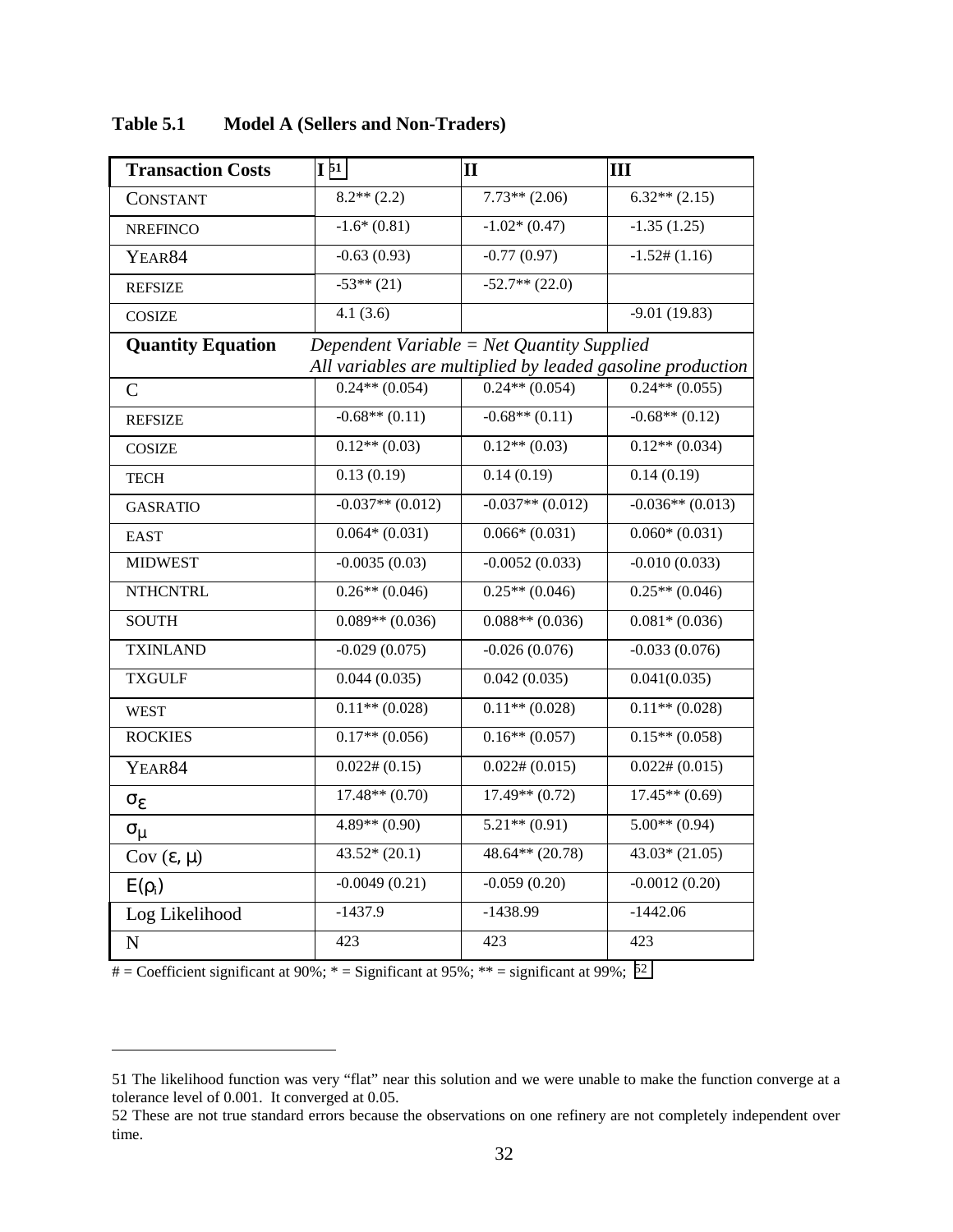| <b>Transaction Costs</b>        | <b>Total Sample</b><br><b>Sellers and Non-</b> |                                                 | <b>Buyers and Non-</b> |
|---------------------------------|------------------------------------------------|-------------------------------------------------|------------------------|
|                                 |                                                | <b>Traders</b><br><b>Traders</b>                |                        |
| <b>CONSTANT</b>                 | 19                                             | 20                                              | 12                     |
| <b>NREFINCO</b>                 | $-5$                                           | $-0.6$                                          | $-4$                   |
| YEAR84                          | $-9$                                           | $-4$                                            | 0.1                    |
| <b>REFSIZE</b>                  | 82                                             | $-24$                                           | 82                     |
| <b>COSIZE</b>                   | $-7$                                           | $-13$                                           | 1                      |
| <b>Quantity Equation</b>        |                                                | All variables are multiplied by leaded gasoline |                        |
|                                 | production                                     |                                                 |                        |
| <b>Dependent Variable</b>       | Net Quantity                                   | Net Quantity                                    | Net Quantity           |
|                                 | Supplied                                       | Supplied                                        | Bought                 |
| $\mathcal{C}$                   | $-0.18*(0.11)$                                 | 0.10(0.087)                                     | 0.10(0.15)             |
| <b>REFSIZE</b>                  | $-0.044(0.15)$                                 | $-0.72**$ $\overline{(0.15)}$                   | $-0.48** (0.18)$       |
| <b>COSIZE</b>                   | $-0.15**$ (0.054)                              | $0.18**$ (0.042)                                | $0.35**$ (0.085)       |
| <b>TECH</b>                     | $-0.14(0.26)$                                  | 0.095(0.22)                                     | $0.56\# (0.35)$        |
| <b>GASRATIO</b>                 | 0.0024(0.024)                                  | $-0.0056(0.020)$                                | 0.00063(0.034)         |
| <b>EAST</b>                     | $0.32**$ (0.061)                               | 0.062(0.052)                                    | $-0.18*(0.090)$        |
| <b>MIDWEST</b>                  | $0.34**$ (0.041)                               | $-0.024(0.043)$                                 | $-0.32**$ (0.058)      |
| <b>NTHCNTRL</b>                 | $0.58**$ (0.079)                               | $0.30**$ (0.053)                                | $-0.44*(0.22)$         |
| <b>SOUTH</b>                    | $0.37**$ (0.065)                               | $0.095*(0.047)$                                 | $-0.14(0.13)$          |
| <b>TXINLAND</b>                 | $0.31**$ (0.094)                               | $-0.058(0.067)$                                 | $-0.20(0.17)$          |
| <b>TXGULF</b>                   | $0.23**$ (0.035)                               | 0.037(0.047)                                    | $-0.19**$ (0.047)      |
| <b>WEST</b>                     | $0.65**$ (0.044)                               | $0.14**$ (0.041)                                | $-0.31*(0.14)$         |
| <b>ROCKIES</b>                  | $0.66**$ $(0.10)$                              | $0.13*(0.067)$                                  | $-0.34(0.28)$          |
| YEAR84                          | 0.0076(0.025)                                  | $0.047*(0.020)$                                 | $0.054*(0.032)$        |
| $\lambda$ (Inverse Mills Ratio) | $-1.39(5.29)$                                  | 2.37(2.95)                                      | 4.51(5.51)             |
| $\sigma_{\varepsilon}$          | 32.07                                          | 17.48                                           | 31.53                  |
| $\sigma_{\mu}$                  | 45.6                                           | 23.3                                            | 35.9                   |
| $E(\rho_i)$                     | $-0.001$                                       | 0.01                                            | 0.01                   |
| <b>Log Likelihood</b>           | $-2967.5$                                      | $-1512.6$                                       | $-1440.3$              |
| Total N. (N. in OLS)            | 659 (521)                                      | 423 (285)                                       | 374 (236)              |

**Table 5.2 Model B Heckman 2-Step Results** 

# = Coefficient significant at 90%;  $*$  = Significant at 95%;  $**$  = significant at 99%;